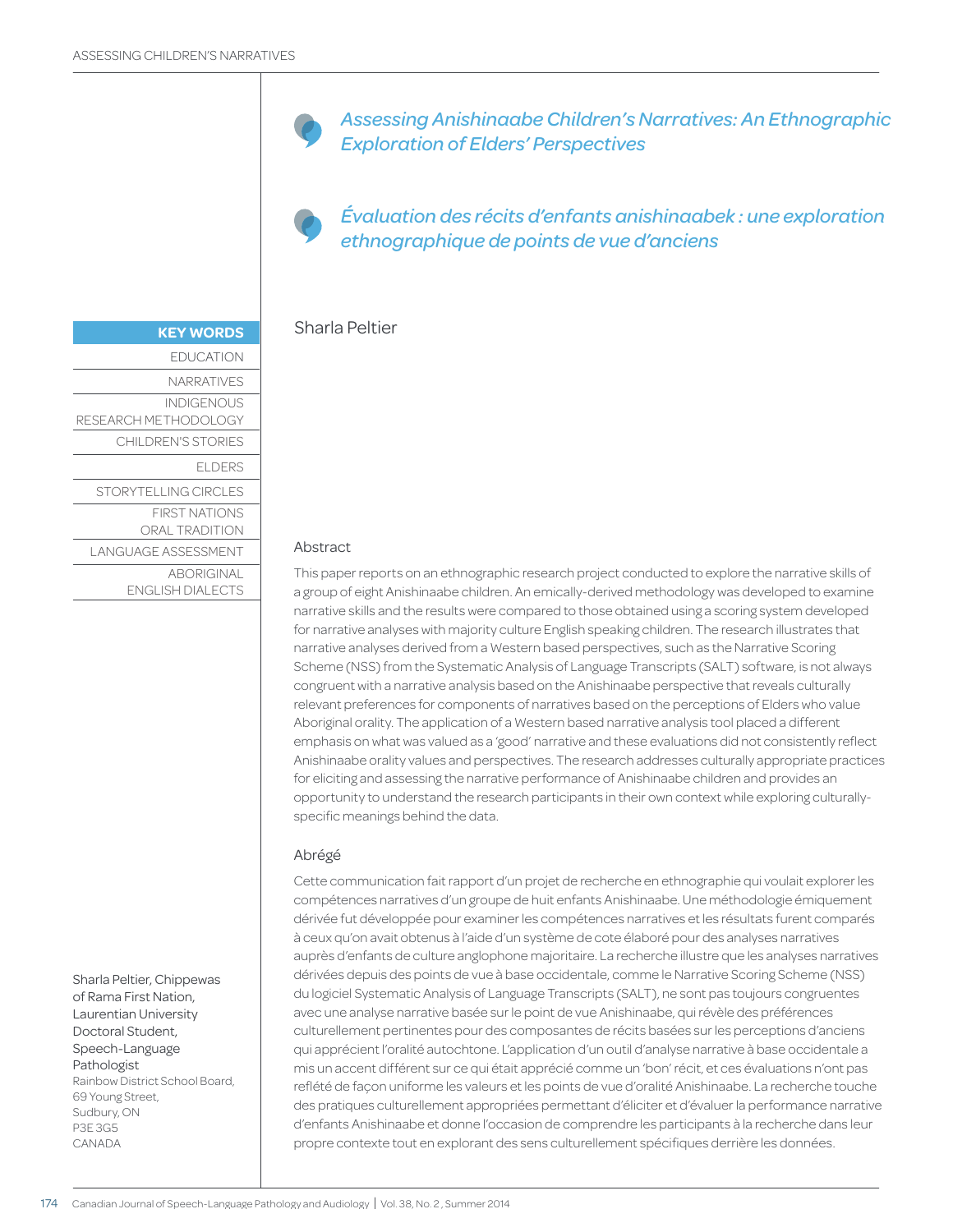# Narrative Skills, Academic Success, and Aboriginal Narrative Style

Narrative skills are important for social and academic success (Bliss & McCabe, 2008; Johnston, 2007). Children who do not develop narrative abilities at a level typical for their age may experience compromised relationships with peers, adults, and educators (Bliss & McCabe, 2008). Johnston (2007) states that the paramount goal of the primary grades is the acquisition of literacy and that oral language development, including narrative skills, are foundational to the development of literacy during these early years. Oral storytelling is therefore a relevant area to investigate since reading, writing, and spelling rely on an oral language base.

Furthermore, orality, in the form of story telling, has an extensive history in Aboriginal communities and is a life skill that is valued by the community, as evidenced by the traditional practice of encouraging oral history and oral language. A large number of Native languages were spoken in Canada prior to European contact. None of these were expressed in written form until the beginning of the 19th century when Roman or syllabic writing systems were adopted (Burnaby, 1982; Sugarhead, 1996). Instead, cultural knowledge and traditions of individual communities were historically handed down using oral traditions and genres. The strong oral traditions of First Nations, and specifically Anishinaabe<sup>1</sup> communities, have not been adequately considered in terms of their potential for supporting children's academic success. By gathering information about the components and aspects of narratives produced by Aboriginal children, we can gain further insight into Aboriginal orality and how it differs from mainstream narrative models. This knowledge can guide educators in creating culturally sensitive and appropriate bridges between storytelling and literacy activities in the language arts curriculum. Oral storytelling may also be effectively used in teaching and learning by transmitting knowledge, worldview, and learning among Aboriginal people.

# Challenges in Aboriginal Education

The strong oral traditions of First Nations, and specifically Anishinaabe communities, have not been adequately considered in terms of their potential for supporting children's academic success. The 2006 Canadian Census data regarding Aboriginal peoples from Statistics Canada showed lower educational attainment levels for Aboriginal peoples as compared to non-Aboriginal populations. More recently the Canadian Council on Learning (2007) highlighted the interconnectedness of literacy and the economic, social, and cultural life of

an individual in S*tate of Learning in Canada: No time for complacency. Report on Learning in Canada 2007*. The report revealed that a healthy balance of spiritual, emotional, physical, and intellectual aspects of a person supports life-long learning. The document called for an acknowledgement of the informal and traditional knowledge that Aboriginal learners bring to the classroom. Research from Ball (2006; 2007; 2008) and Kanu (2002) related socioeconomic factors to social disadvantage and exclusion from full participation in school. They identified a mismatch between cognitive and learning experiences of Aboriginal students outside school and the academic content and processes of the formal school system. Chambers Erasmus (1989) has also described aspects of cultural mismatches in performance expectations that interfere with Aboriginal student success.

Patterns of language used by children vary within and across Aboriginal communities and some of these variations have recently been documented and elaborated as features of Aboriginal English dialects or First Nation English Dialects (FNEDs). These dialects are distinct from the form of English that is spoken by mainstream society and are legitimate, systematic, and rule-governed variations of the English language with different and distinct pronunciations, vocabulary, grammar, discourse, and pragmatic usages (Ball & Bernhardt, 2005; Ball & Bernhardt, 2008; Bernhardt, Ball & Deby, 2007; Heit & Blair, 1993). Aboriginal children who speak a FNED are at a disadvantage when their communication skills are formally assessed in school and challenges they face are often framed in a deficit perspective. Several authors (Ball & Bernhardt, 2005; Fadden & Lafrance, 2010; Heit & Blair, 1993; Peltier, 2009; Peltier, 2010a; Peltier, 2010b; Peltier, 2011; Sterzuk, 2008; Sterzuk, 2011) have advocated for a shift in how we perceive and respond to FNEDs to improve academic outcomes for Aboriginal children. Speech-language pathologists have expressed the need for research examining regional data to identify and define the speech and language characteristics of Aboriginal English Dialects. Anderson (2002), Friesen and Friesen (2005), Leavitt (1995, 1987), Nevins 2004, and Piquemal (2003), among others, have also identified the need for a curriculum that integrates elements of traditional and contemporary First Nations culture and validates Aboriginal languages, interaction patterns, and models of discourse as legitimate ways of knowing and learning by making them central to the curriculum. This approach would not only reduce racial tension (Ghosh 2002) and help Aboriginal students feel more comfortable in the classroom, but would also better meet the needs of tuition-paying Aboriginal students in provincial schools, creating a heightened sense of place or connection to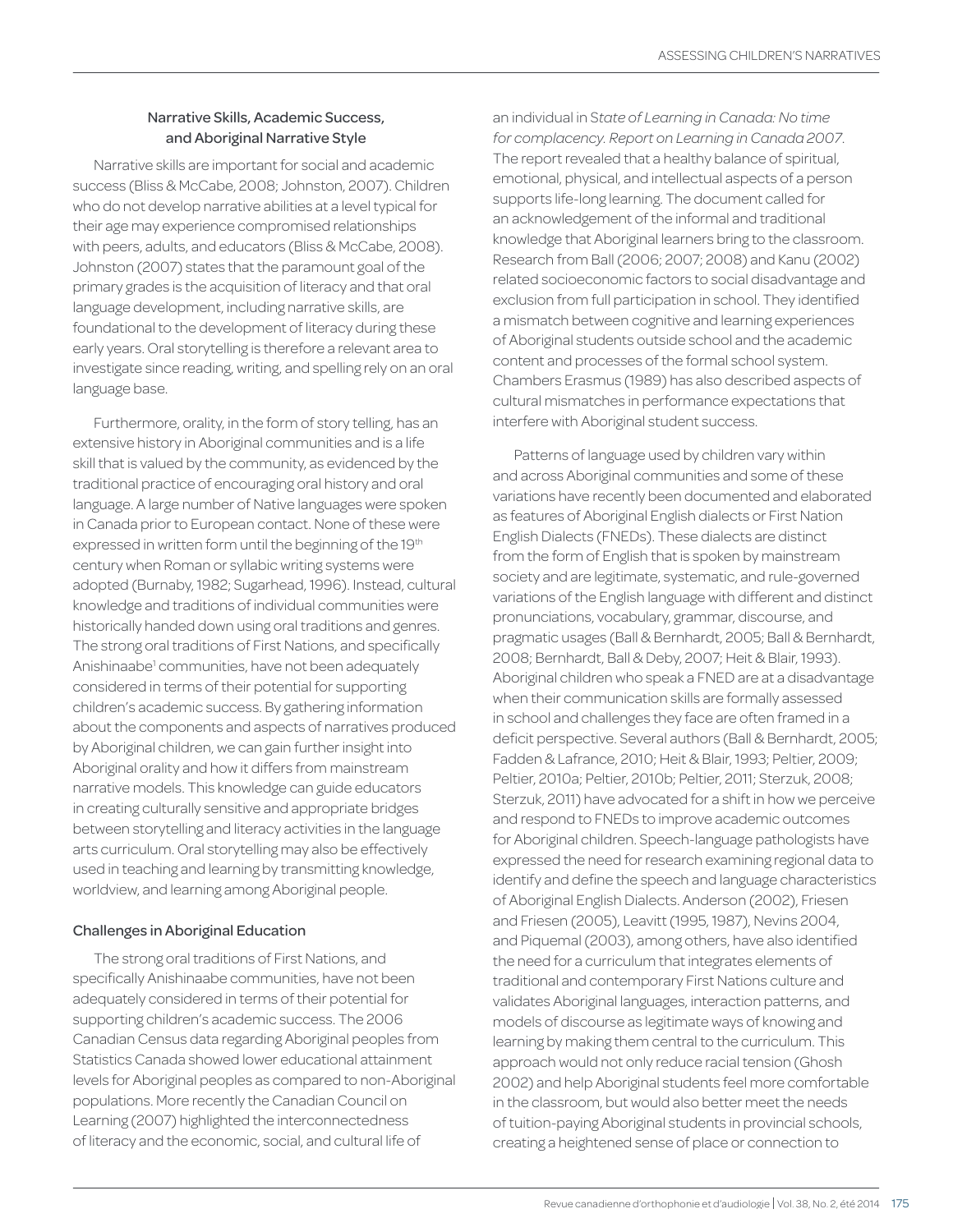community/land and facilitate involvement of Elders and community members in the schools. In 2007, the Ontario Ministry of Education launched an *Ontario First Nation, Métis, and Inuit Policy Framework* aimed at developing educators' understanding of Aboriginal learning styles and curriculum approaches that support Aboriginal students' literacy and success. The Policy states that, "All students in Ontario will have knowledge and appreciation of contemporary and traditional First Nation, Métis, and Inuit traditions, cultures, and perspectives" (Ontario Ministry of Education, 2007, p. 7).

#### The Evaluation of Children's Narratives

Researchers in North America have identified narrative developmental sequences for non-Aboriginal populations from the perspective of Western traditions that utilize a variety of analytical models. Several foundational methods for evaluating narratives and their structure have been developed for evaluating children's narratives, including Labov's high point analysis and Stein and Glenn's (1979) story grammar analysis (Labov & Waletzky, 1967; Stein & Glenn, 1979). Labov's personal narrative structural analysis puts the emphasis on affective information and narrative organization around emotional 'high points' or crisis events. Stein and Glenn's story grammar structure model identifies narrative elements such as setting, initiating event, internal response, plan, attempt, consequence, and reaction.

Story structure and meaning have also been evaluated using high point analyses (McCabe & Peterson, 1984; Ripich and Griffith, 1988; Schneider, Hayward, & Dube, 2006; Stein & Glenn, 1982). McCabe and Peterson (1984) analyzed children's narratives using story grammar, high point, and dependency (linguistic complexity or propositions) analyses. Story-raters applied a subjective six-point scale to identify the "good" stories. Story components and structural patterns were analyzed by Schneider, Hayward, and Dube (2006) and this approach to narrative analysis was suggested as a useful component in a speech language assessment. The authors encouraged clinicians to obtain local norms for narrative content and structure utilizing their protocol.

Another form of narrative analysis, the Narrative Scoring Scheme (NSS), (Miller & Chapman, 2008) is an automated measurement tool based on the work of Stein and Glenn (1979, 1982). The analysis is associated with the Systematic Analysis of Language Transcripts (SALT) (Miller & Chapman, 2008) software and is of particular relevance to this research. The NSS represents a purportedly objective narrative structure scoring system by providing explicit examples of scoring criteria for story grammar categories.

Speech-language pathologists who include narrative analysis in their assessment of children's language skills often use this clinical tool, and the narrative elements are familiar to educational practitioners as they contain the traditional elements of story grammar models. The NSS evaluates seven narrative dimensions: (1) introduction– setting and characters; (2) character development main character(s) and supporting character(s) with first person character voice dialogue; (3) mental states–frequency and vocabulary diversity of emotions and thought processes; (4) referencing–clear antecedents to pronouns and references; (5) conflict resolution–thorough description to advance the story; (6) cohesion–logical sequencing with smooth transitions; and (7) conclusion–final event concludes and the story is wrapped up. The story-rater applies a five-point scaled score (0–*minimal*/ *immature*, 3–*emerging*, and 5–*proficient characteristic*) for each dimension and these are summed to arrive at a total NSS score. A scoring rubric is provided to guide the scoring.

In addition to the analysis method, story elicitation methods and the context in which they are collected are influential factors to consider when evaluating narratives (Gutierrez-Clellen & Quinn, 1993; Melzi, 2000; Pesco, 1994; Ripich, & Griffith, 1988; Schneider et al., 2006;). The research conducted by Ripich and Griffith (1988) utilized picture sequences to elicit stories. The situation of jointfocus between the story-teller and listener provided by the pictures was found to have an influence on the type and amount of descriptive language and the story components used by the storyteller. Schneider et al. (2006) investigated picture-elicited stories of children and this study brought to my attention the importance of using pictures that are suitable and relevant to First Nations populations as an important consideration in using this approach to elicit narratives. Since narrative elicitation methods have an impact on the information presented in stories, a culturally familiar setting with known participants was chosen for use in the present research. This provided children with freedom to share stories in a circle with peers. This approach is supported in a study conducted by Gutierrez-Clellen and Quinn (1993), where different means of assessing narratives with various ethnic groups of children was explored, and in which the authors recommend that "the examiner should consider the 'naturalness' or cultural relevancy of the methods used to elicit the children's stories" (Gutierrez-Clellen & Quinn, 1993, p. 4). Finally, research by Melzi (2000) emphasizes the importance of sharing personal event stories as a vehicle for children to share their feelings and opinions instead of simply retelling factual information. Pesco (1994) elicited personal event stories in storytelling circles with Algonquin children. I was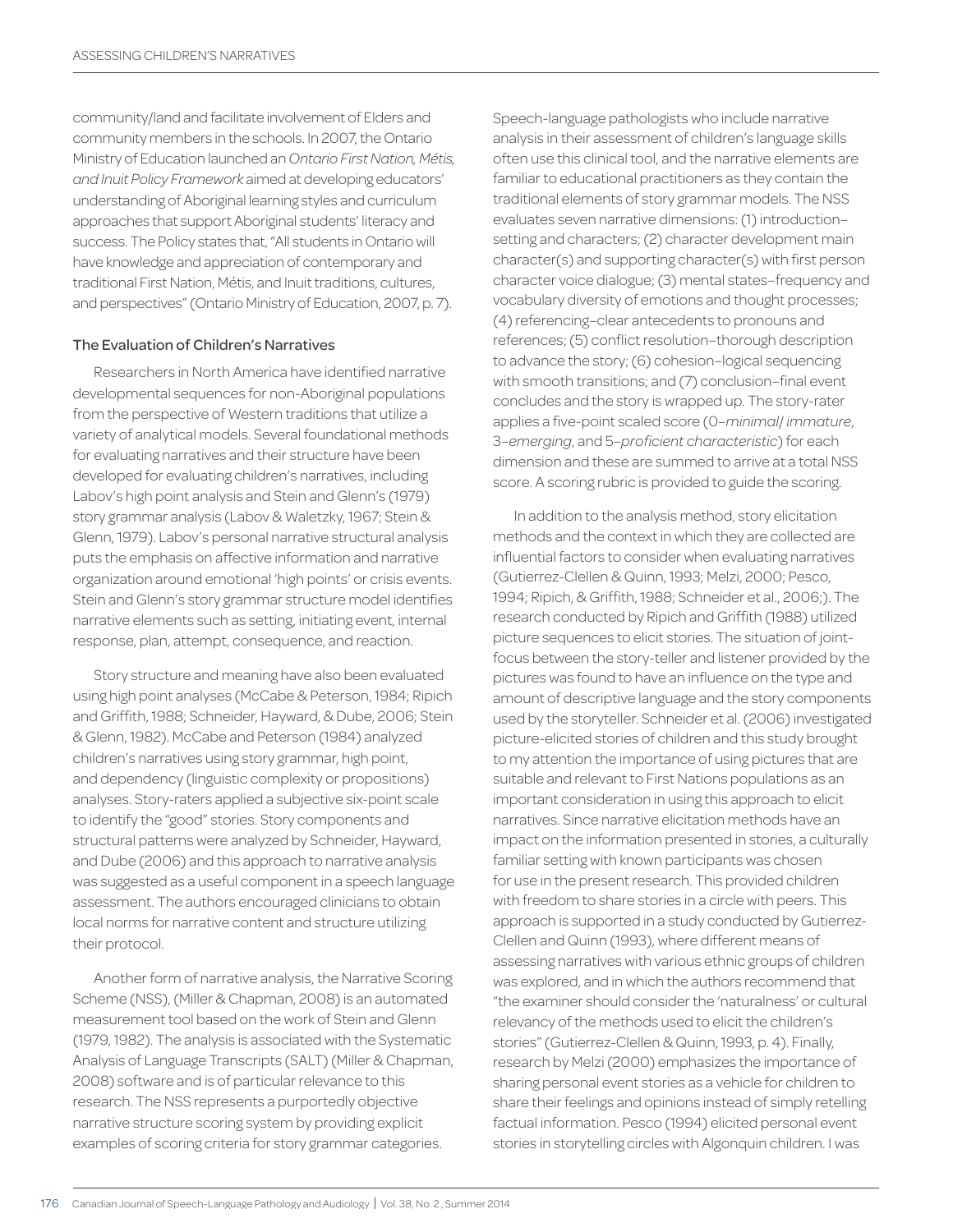inspired by this study as circles are a culturally relevant eliciting context.

Finally, a large body of research has documented cultural variations that exist in the ways in which narratives are constructed and organized, and also in how these narratives should be viewed and analyzed (Bliss and McCabe, 2008; Gutierrez-Clellen, Pena & Quinn, 1995; Gutierrez-Clellen & Quinn, 1993; Johnston, 2007, 1982). Chambers Erasmus (1989) and Johnston and Wong (2002) described aspects of cultural mismatches in performance expectations that interfere with Aboriginal student success. These investigators emphasize the importance of storytellers' perspectives and cultural orientations as important factors to be considered in understanding and assessing storytelling. Differences in perspective and interpretation may lead to deficit interpretations of children's narrative abilities in the classroom when teachers expect a traditional literate style in oral language and narrative formulation (Michaels, 1981). Nevertheless, Bliss and McCabe (2008) recommend that, if the long-term goal for all children is academic success, all students regardless of their cultural background should be taught to comprehend and tell classically structured narratives.

## Aboriginal Storytelling

Aboriginal storytelling is a cultural approach to learning where listeners make their own meaning according to their level of readiness and each story challenges the listener with new learning. Each retelling of a story is valid; however certain narrative details and content may be pertinent to only a specific geographic region or tribal area. For example, linguistic anthropologist, Valentine (1995), described Ojibway stories as representing two narrative categories, the *tipaacimowinan*, which are stories of historical and personal importance, anecdotes, personal accounts, and amusing tales, and the *aatisoohkaanan*, which are sacred stories and legend-myths. Some oral stories may combine both elements by being set in current times and including a mythical character.

Piquemal (2003) describes the circular structure of traditional tribal narrative (e.g. events within events and meaning piled on meaning) as a story unfolds. The circular structure means that the listener/teller is central and the experience of the story radiates outward in a threedimensional, interconnected spiral. The form and structure are unlike those of Western fiction in that they are not tied to any particular time line, main character, or event. Rather than a 'good' versus 'evil' order (or 'Western binary'), these stories focus on a concern for balance and harmony.

Meanings arise from the story in a holistic context and a moral may not be stated explicitly. Instead, the listener is expected to construct meaning over time, both during and after the storytelling event. Narratives are shaped by the interaction of the storyteller and the listeners and therefore are subject to change when being retold.

Cavender (1996) illustrates the important role of oral history and narrative. Dakota oral tradition includes oral history and ensures each generation understands its own history and responsibilities to future generations. Story repetition is an important acquired skill arising from rigorous and extensive training in Dakota life. The storyteller's connection to the land and place is solidified with each telling of a story. Dakota stories are not written, and Dakota people are responsible for their repetition. These are not merely interesting stories or even the simple dissemination of historical facts. They are, more importantly, transmissions of culture upon which our survival as a people depends. The learning of these stories is a lifelong process and, likewise, the rewards of that process last a lifetime (Cavender, 1996, p. 13). The author concludes that stories help the young people, the children, and grandchildren of the elders and storytellers gain an understanding of where they came from, who they are, and what is expected of them.

Aboriginal scholars Archibald (1997), Cavender (1996), Howard (1999), Mader (1996), and Simpson (2000) illustrate how traditional stories provide a lens to see the past and a context to interpret experience. These authors investigated storytelling and oral traditions in a variety of Aboriginal communities by working closely with Elders who use stories about their experience as pedagogy. This illustrates the importance of story within the Aboriginal oral tradition. Mader (1996), for example, studied the stories of seven traditional educators in a northern Alberta Cree community. She described these teachers as being community Elders and illustrated the learning process in a First Nation learning context, sharing insights gained. Elders are respected for their wisdom and do not necessarily have to be old to be given this honour. These Elders freely offered their wisdom to living generations of their people in order to connect them harmoniously with their past, present, and future and for the purpose of sharing with newcomers. She describes how one Elder selected stories of her own life to facilitate her own learning that were not presented in chronological order since the timeline of some stories was not important. These authors also described the benefits of using storytelling in classrooms in order to enhance cultural values such as respect, responsibility, reciprocity, reverence, holism, interrelatedness, and synergy. Student involvement through story telling helps people "think,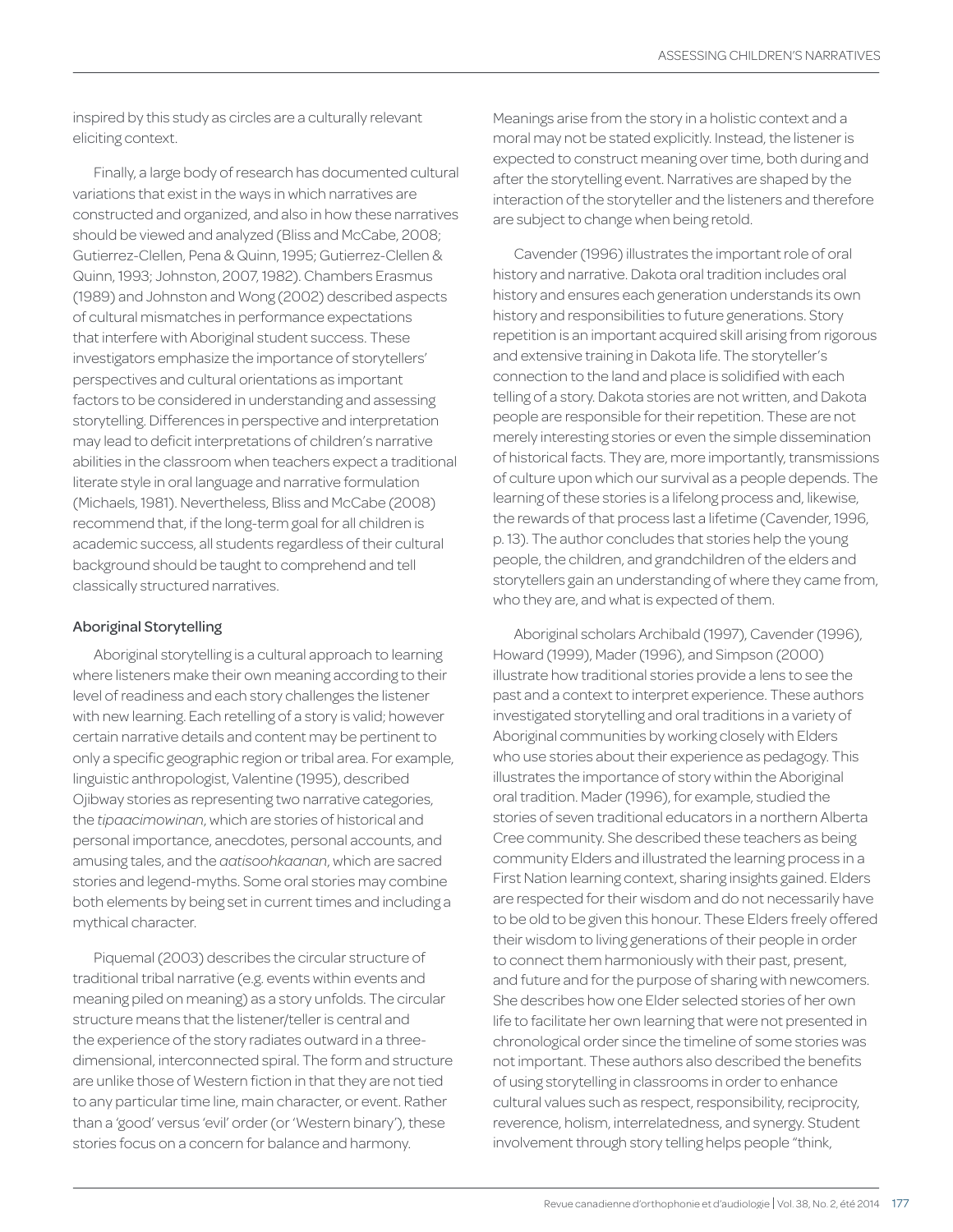feel, and be" (Archibald, 1997, p. 212) and solidifies responsibility to future generations and connection to the land and place. Cavender (1996) describes how the oral tradition often includes rigorous and extensive training in oral history and story repetition and requires significant competence and skill. Howard (1999) describes how oral storytelling provides an opportunity for the storyteller to share a message that reinforces important cultural values. Simpson (2000) and others have described how the oral tradition may be used for transmitting knowledge, worldview, and learning among Anishinaabek people by effectively using storytelling in teaching and learning. Scholars including Chambers Erasmus (1989), Kanu (2002) and Van der Wey (2001), have also investigated how Aboriginal storytelling and personal event stories may be used to enhance learning. The authors describe how Aboriginal students are culturally socialized to learn through storytelling and are comfortable engaging in classrooms that utilize storytelling as an oral instructional method. Teacher and peer understanding of the individual's reflective practice is facilitated and class discussion and further inquiry is deepened through sharing a personal event story about culturally relevant field trips or experiences. Teachers who listen as Aboriginal children disclose who they are through their stories can extend the competencies that these children bring to school by confirming and validating their experiences, knowledge, and the cultural context where experiences and knowledge are situated.

### The Structure of Aboriginal Children's Narratives

Relatively little is known about the nature of Aboriginal children's storytelling in general and its application to learning in particular. An extensive search of the academic literature was conducted to identify any existing research supporting and acknowledging Aboriginal children's ways of knowing and learning and their relationship to narrative structure, content, and use. The few studies of Aboriginal children's narratives identified through the search include Cronin (1982), Kay-Raining Bird and Vetter (1994), and Pesco (1994). These authors describe Aboriginal children's narratives using the perspective of Western traditions of structure and meaning and critically examine the adequacy of those perspectives in light of social and cultural aspects of storytelling. The researchers propose that North American researchers' ways of eliciting narratives is different from how stories are told in First Nation contexts.

Pesco (1994) gathered 'shared experience narratives' from Algonquin children aged 10 to 13 years, in Rapid Lake, Québec. High point analysis revealed complete or complex episodes present in the story structure. However, internal response and internal plan were typically absent. Pesco concluded that an emphasis on goal-directed behaviour was not suited to Algonquin children's narratives. Also, half the stories ended at the high point without a resolution, a component that is typically expected in mainstream stories. Rather than interpreting this pattern as indicative of less-developed structure, Pesco viewed the prevalence of the 'ending at the high point' pattern as possibly reflecting local standards for storytelling and participants' desire to engage listeners and keep them in the story realm. A second key finding from Pesco's study was that of the importance of the teller-listener relationship. Algonquin children's narratives placed equal value on relating to each other and relating events during the storytelling interactions with peers. This interesting phenomenon suggests that the storytelling context is of great importance when sampling Aboriginal children's narratives that has implications for storytelling curriculum activities as well. Cronin (1982) studied grade 6 Cree and Métis children in Lac La Biche, Alberta and illustrated the importance of teaching Cree story structure in schools. The Cree narrative was described as deviating from the 'ideal structure' used in the school system. The study showed that the students lacked significant knowledge of traditional Cree story structure and were better able to recall the conventional European structure. This was attributed to these Cree students having been exposed to and learning to produce the wellestablished Euro-American story schema after six years of attendance at a large integrated school.

Kay-Raining Bird and Vetter (1994) gathered stories from Chippewa-Cree children in grades 1, 3, and 5 on the Rocky Boy Reservation in Montana. The content and structure of the stories were analyzed to compare narrative features from traditional (strong Cree cultural influence in the home) versus non-traditional (acculturated life-style) students and a diverse range of story structures were found within this cultural group. They concluded that episodic structure was an appropriate means of analyzing Aboriginal narratives and that older children told stories that included more complete episodes, obstacles, elaborated endings, and multiple, causally connected episodes than did younger children. Story content analysis showed that intrapersonal obstacles were used only by children in the oldest group. A number of later-developing aspects of story content were identified that were related to Cree cultural influences and these were evident in the narratives from the traditional students. The developmental course for story structure and content was seen to vary between the groups as a function of culture. Despite the sensitivity of the episodic analysis, these researchers felt that use of emically-derived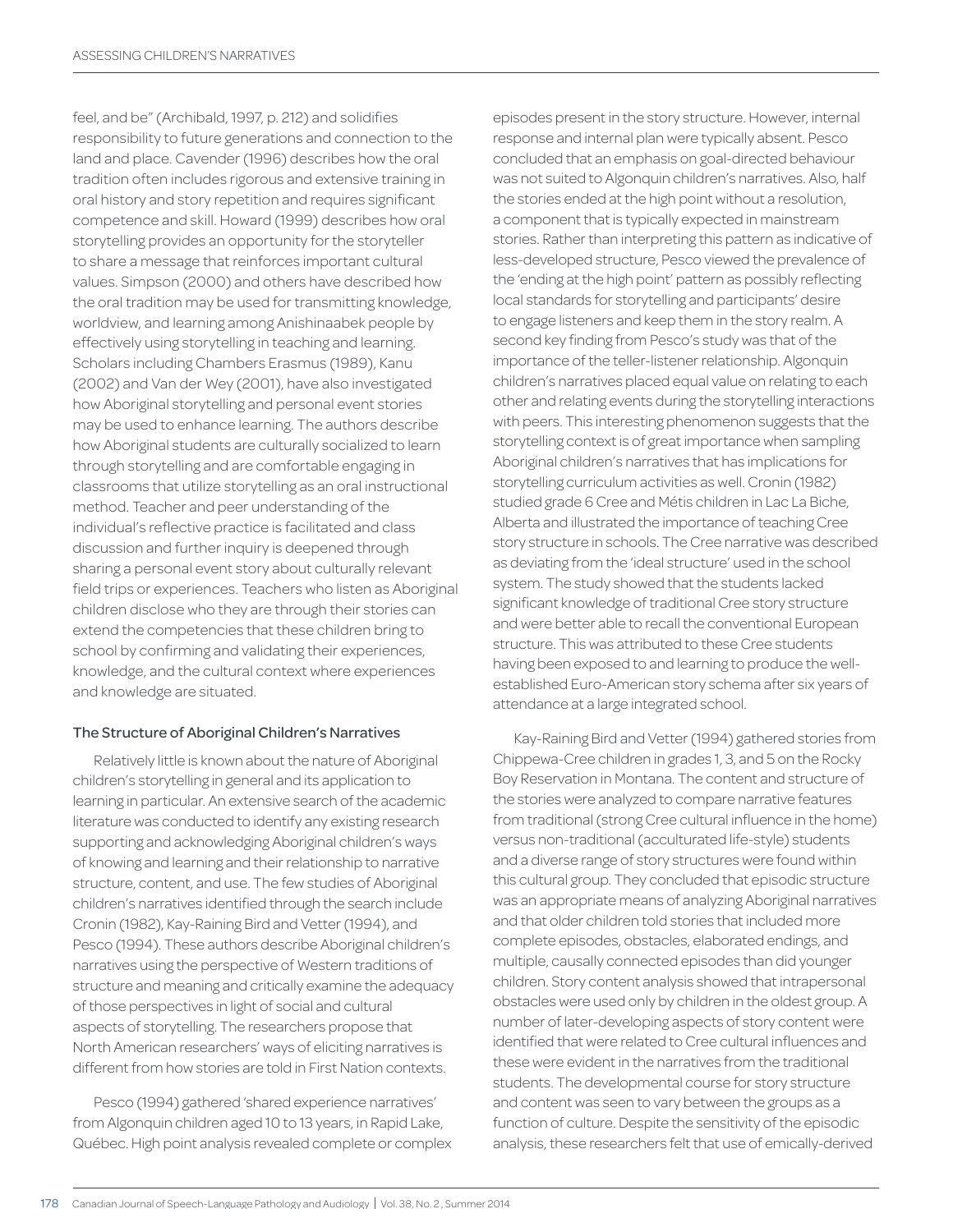structural accounts rather than the etically-derived clinical analyses that they employed would have provided a better description of the stories of Chippewa-Cree children. They recommended future research to contrast etic measures with emic accounts of the same stories produced by Aboriginal children.

In spite of this research base, in most cases Aboriginal children's narratives continue to be evaluated with reference to traditional protocols that are not based on standards for good storytelling derived from within the children's own culture. In many cases, speech-language pathologists continue to apply the elements of classic Western stories as learning and mastery targets for all children. Given the findings of the few studies reviewed above, such an approach has the potential to result in deficit interpretations of Aboriginal children's narrative skills. A lack of understanding of Aboriginal children's unique speech, language, and narrative abilities may interfere with a positive and optimistic perspective and reduce available opportunities for them to fully participate in the educational process. This deficit orientation regarding their competence is compounded by cultural and linguistic misjudgements and misunderstandings, even when English is the children's first language (Ball & Bernhardt, 2005; Ball & Bernhardt, 2008; Bernhardt, et al., 2007; Fadden & Lafrance, 2010; Heit & Blair, 1993; Peltier, 2009; Peltier, 2010a; Peltier, 2010b; Peltier, 2011; Sterzuk, 2008; Sterzuk, 2011).

These fundamental research and personal observations set the stage for the present study. I chose to investigate the components of Aboriginal children's narrative structure by applying a culturally appropriate narrative elicitation task and adopting an emically- derived narrative analysis protocol related to components and patterns of Aboriginal narrative schemes. The research project represents an attempt to bridge the gap between emic and etic perspectives of Aboriginal storytelling and to highlight the importance of these distinctions for the culturally appropriate evaluation of narrative competence for Aboriginal children.

### The Present Study

I was privileged be able to conduct this ethnographicallydriven research study that examined the narratives produced by Anishinaabek children of the Nipissing First Nation community in north-eastern Ontario. My position as a researcher in this study was supported by my personal membership in the Anishinaabe Nation, my understanding of community dynamics, my life experience in a First Nation community, and my working relationship in the Nipissing First Nation territory. An overarching goal was to address

the knowledge gap surrounding Aboriginal children's oral language traditions and represent these as important and legitimate expressions of knowledge, beliefs, and traditions that have a rightful place in classrooms and that can be used to educate all children. This research took the form of an ethnographic study with opportunities to understand the research participants in their own context and to explore the culturally-specific meanings behind the data. The specific goals of the research were to:

- 1. create an emic or insider's research paradigm for consideration by future researchers;
- 2. explore Anishinaabek Elders' attitudes towards and evaluation of children's narratives;
- 3. inform the narrative assessment process used by speech-language pathologists, and
- 4. inform teacher evaluation and elicitation practices for First Nation children's narratives.

### Method

Since the Aboriginal community values family and community involvement in decision-making, I approached the leadership via the Nipissing First Nation Education Committee several months prior to initiating the research project and received approval for the research study. I was cognizant of the need to include Elder's perspectives in my research approach, and initiating the study in the manner described below created many opportunities for us to develop a relationship by socializing, sharing personal anecdotes, and developing mutual understanding and trust.

## Participants

Both purposeful and convenience participant recruitment methods were employed within the specific First Nation community of Nipissing First Nation, as this afforded an authentic and familiar group of Elders, students, and community members with interest in this topic. Purposeful sampling means that participants are not randomly selected but instead are intentionally invited to participate in the research due to their personal knowledge and expertise.

Elders. In the case of this study, Elders were purposefully selected based on two criteria: that their first language was Anishinaabemowin; and that they had not attended formal schooling beyond high school. I established these criteria since individuals with these qualities are known as "keepers of the Ojibway language," meaning that Anishinaabemowin frames their perceptions of orality and they possess an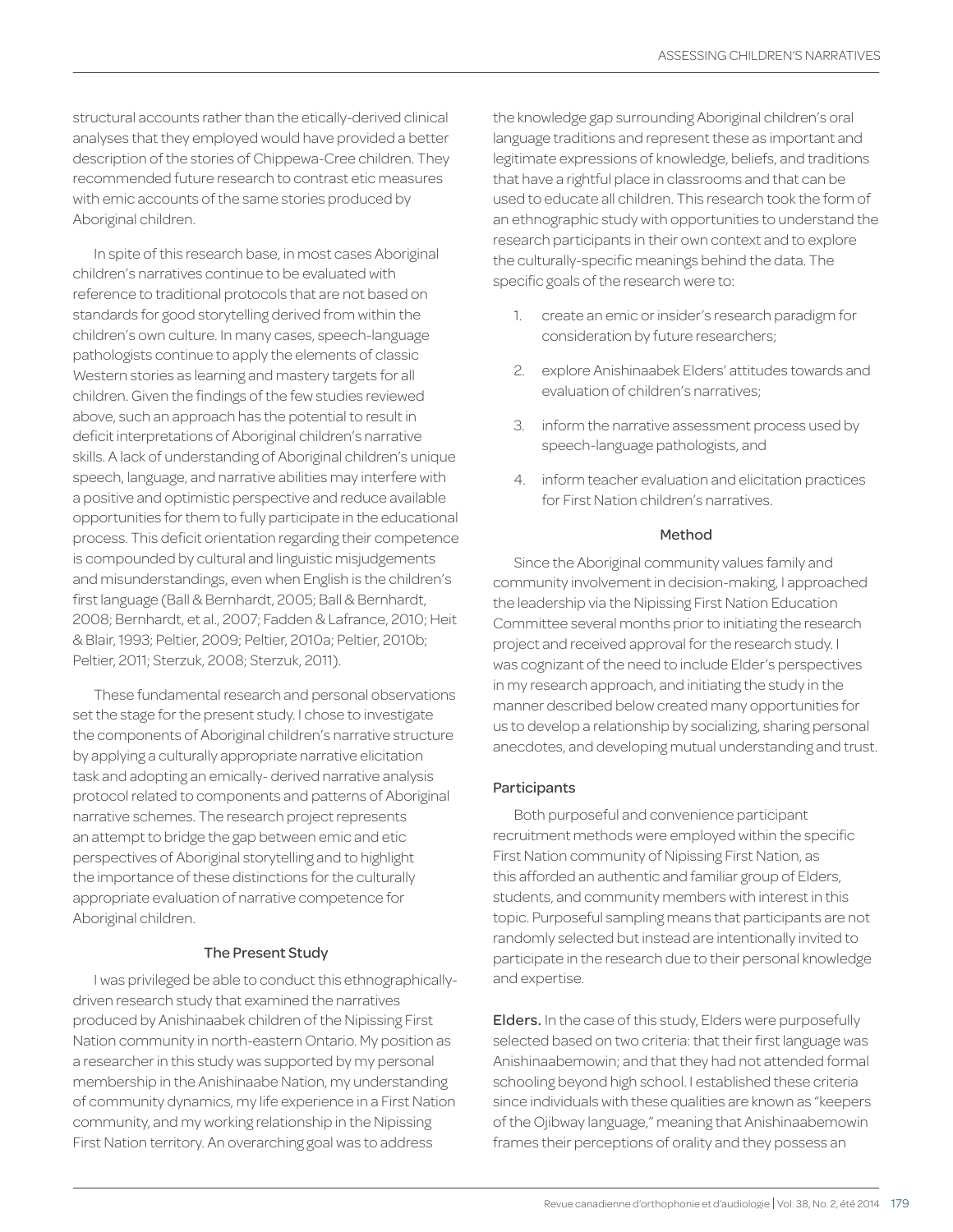"Indian mind" or Anishinaabe worldview. The Aboriginal language frames one's perceptual and cognitive processes, and a reduced number of years in formal education minimizes the impact of acculturation to Western perspectives. These criteria were especially relevant so that Elder ratings would depict preference for children's stories that exuded features of Aboriginal language or narrative style rather than those of the Western perspective that is upheld in the formal school setting. These selection criteria resulted in a small sample, since those individuals who met them were elderly and very few in number.

Three Elders known to me were initially approached about the project to gain their support, and these Elders then referred me to others of similar backgrounds. Eight Elders were visited a few times over a six-month period in order to establish rapport and a level of trust. From the outset, it was explained to each Elder that I planned to carry out a research project about children's storytelling in the community. Four Elders consented to participate in the study. I provided them with a verbal explanation of how the study information would be collected and used, and they were assured of anonymity if they so desired. Each Elder was presented with the option of giving free and informed consent verbally and having this tape-recorded, or of providing written consent. The presentation of tobacco is a culturally appropriate way to show respect and to ask for help. The tobacco offering to Elders reflects the Anishinaabe understanding that life and thus, knowledge originate with the Creator. Sharing of one's knowledge acknowledges spiritual connection. Two Elders chose to receive a tobacco offering from the researcher as their scripted informed consent was explained and obtained. The other two Elders chose to have the researcher read the information to them, outlining their role and the request for their free and informed consent. All four Elders voluntarily signed the informed consent form that was provided. These Elders' time and dedication to this project were considered with reverence.

Children. Child participants were eight children within the age range of 8 to 10 years. All children were English-speaking, none were bilingual. The child participants represented a convenience sampling of 24 children who were approached and who agreed to participate in the project. Signed parental consent forms were obtained and the children's assent for the audio-recording of their narratives was obtained verbally using a pre-determined script that was read to all children. Two girls were in grade 3, one boy and two girls were in grade 4, and two boys and one girl were in grade 5. Each child told from 1 to 7 stories, resulting in a total of 36 stories.

#### Eliciting Children's Stories: Storytelling Circles

Four children's storytelling circles, each lasting an hour and a half, were held within the community. Since narrative elicitation methods have been shown to impact the information presented in a story as described above, (Gutierrez-Clellen & Quinn, 1993; Melzi, 2000; Pesco, 1994; Ripich & Griffith, 1988; Schneider et al., 2006), a familiar setting with known participants was intentionally selected. This provided children with the freedom to share their stories in a circle with familiar peers. The peer storytelling circles described by Pesco (1994) were used as the narrative elicitation context in this study. A circle is a culturally relevant setting conducive to storytelling, and circle protocol ensured that each individual's story was listened to by everyone in the circle. All of the stories produced by the children were audio recorded.

I opened each storytelling circle by explaining the traditional circle protocol to the children, who were seated on the floor. A "talking stone" (a round, smooth rock) was introduced, and it was explained that the stone would help each person to listen respectfully, remember, and share openly from the heart. The person holding the stone was to be the speaker, and when finished, he or she would hand the stone over to the person on the left, thus ensuring that the circle flowed in a clock-wise direction. Movement in a clock-wise direction represents following the route of the sun and speaking your truth that flows from your heart as perceived by Anishinaabek people. The passing of the stone signalled that the speaker was finished telling their story, and this precluded the need for prompting the child to say more or to verbally indicate when the story was complete. The importance of not interrupting or correcting a storyteller was emphasized and, in the situation where a personal experience had been shared by two or more members of the circle, the option to recount the story from one's own perspective was welcomed when his or her turn arrived. The option of passing the stone on to the next person without sharing a personal event narrative was provided, and in a few instances this option was used. There was no expectation that an individual's story would be scrutinized by peers or by the facilitator in the circle. Each participant was instructed to take what they could from each sharing and to leave the rest. This supported the Aboriginal values of non-interference and personal holistic processing and learning that involves mental, physical, emotional, and spiritual elements.

In my role as the storytelling circle facilitator, I opened up each circle by sharing a personal event narrative to set the stage for sharing. I sat in the circle with the children and over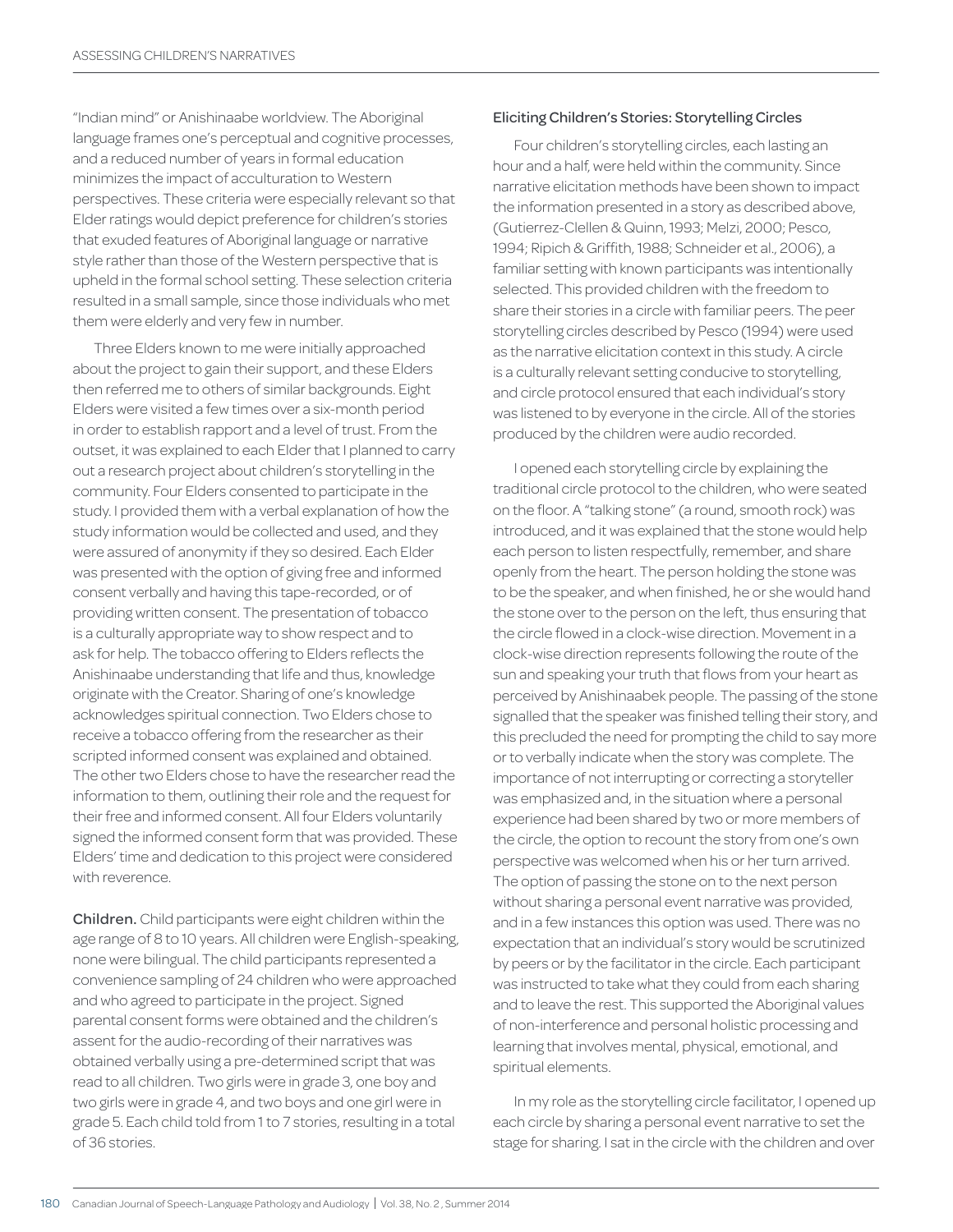the course of the storytelling circles I shared one story about a childhood experience and one story about a recent outing. When the stone came around again, I passed the stone to the next person without telling my own story, to minimize my influence and modeling on the children's storytelling process and to allow more time for their narrations.

The circle format for storytelling was nonthreatening and created a respectful environment. Familiar peers participated in the circle, thus contributing to a child's feelings of trust and comfort in sharing. The children sat quietly and listened to their peers' narratives. More often than not, when it was their turn, they shared a story about a personal experience. The circle provided an environment conducive to self-expression in the absence of criticism or competition. On occasion, a previously told story influenced the next storyteller to tell a story with the same theme. This created a nice flow among storytellers in the group.

# Eliciting Elders' Perspectives on "Good" Stories: Elder **Gatherings**

The audio taped stories were presented to the four participating Elders during two gatherings, each of which was no longer than one and a half hours in length. This meant that the imposition on the Elders' time for the rating and discussion of the stories was not excessive. Through ongoing discussion, a narrative coding protocol unfolded over time. This formed the basis for the story analysis and for the definition of what might be described as "good" Anishinaabe narratives. This method differs from that typically used in narrative analysis by using the iterative and incremental development of a narrative analysis framework in ways proposed by ethnographic research approaches (Leavitt, 1995; Nevins, 2004).

Elder Ratings. The process at the first gathering consisted of the Elders identifying their 'most liked' stories. As an Aboriginal person myself, I was aware that traditional Aboriginal people often believe that each child is whole and complete, bringing special and individualized gifts to the world from the Creator. Since such a belief system conflicts with the Elders' task of choosing or favouring one child's story over another, at the outset of the story rating session I explained to the Elders why it was important to judge each story in spite of the fact that this process was perhaps uncomfortable for them. Once I provided this explanation, the audio recording of each story was played for the group using speakers and each Elder completed a story rating scale individually and in confidence. Each story was identified numerically, with the identity of the storyteller undisclosed. The Elders listened to and rated each of the

36 stories using a binary scale: 1= *Did not like the story very much* or 2 = *Liked the story very much*. A rating of 2 meant that the Elder explicitly and definitively identified the story as "favourable or good" in contrast to those less favourable stories that received a rating of 1. This scale was used so that the stories receiving a score of 2 were easily sorted for further in-depth analysis and created a means to compare and contrast the stories in order to enrich the analysis.

All of the stories shared by the children in the storytelling circles were treated with reverence, for they are extremely special, offering insights into how each Anishinaabe child perceives the world, his or her relationships with family members, the First Nation community, and the land. Each story was assigned a title which is represented in the summary tables. The title of each story exemplifies topics and activities that were especially relevant to this group of Anishinaabe children.

Elder-Generated Codes. In the second Elder gathering, the stories that were rated as being liked by the Elders were listened to again. After the digital recording of each of the stories was played for the group, the researcher facilitated a discussion of questions such as, "Why do you like this story?" or "Is there anything else that you like?" It was anticipated that some of the Elders might prefer to speak in Anishinaabemowin, as their use of the mother tongue was potentially more conducive to providing detailed descriptions of the nature being requested in this discussion, and also since use of the English language might present a linguistic barrier to the accurate expression of what they truly wanted to convey. An Anishinaabemowin interpreter was present during the Elder Panel discussion to provide the option of responding in English or Anishnaabemowin, however this option was only rarely used during the session. All Elders participated in the session and had no difficulty expressing themselves in English. The Elders' comments and responses to the children's stories were audio- recorded for further analysis. The researcher summed up their responses verbally throughout the discussion period and also wrote them on a flip chart.

Development and Elaboration of Elder Codes. The data categories that emerged directly from the Elder participants' comments were considered to represent an emically-derived measure of Anishinaabe children's personal narratives. The emically-derived protocol was then applied to analyze the narratives of the Anishinaabek children, identifying story schemes, structure, and content that were relevant to the Anishinaabe worldview. The development of such a unique analysis protocol was central to creating a culturally relevant lens, rather than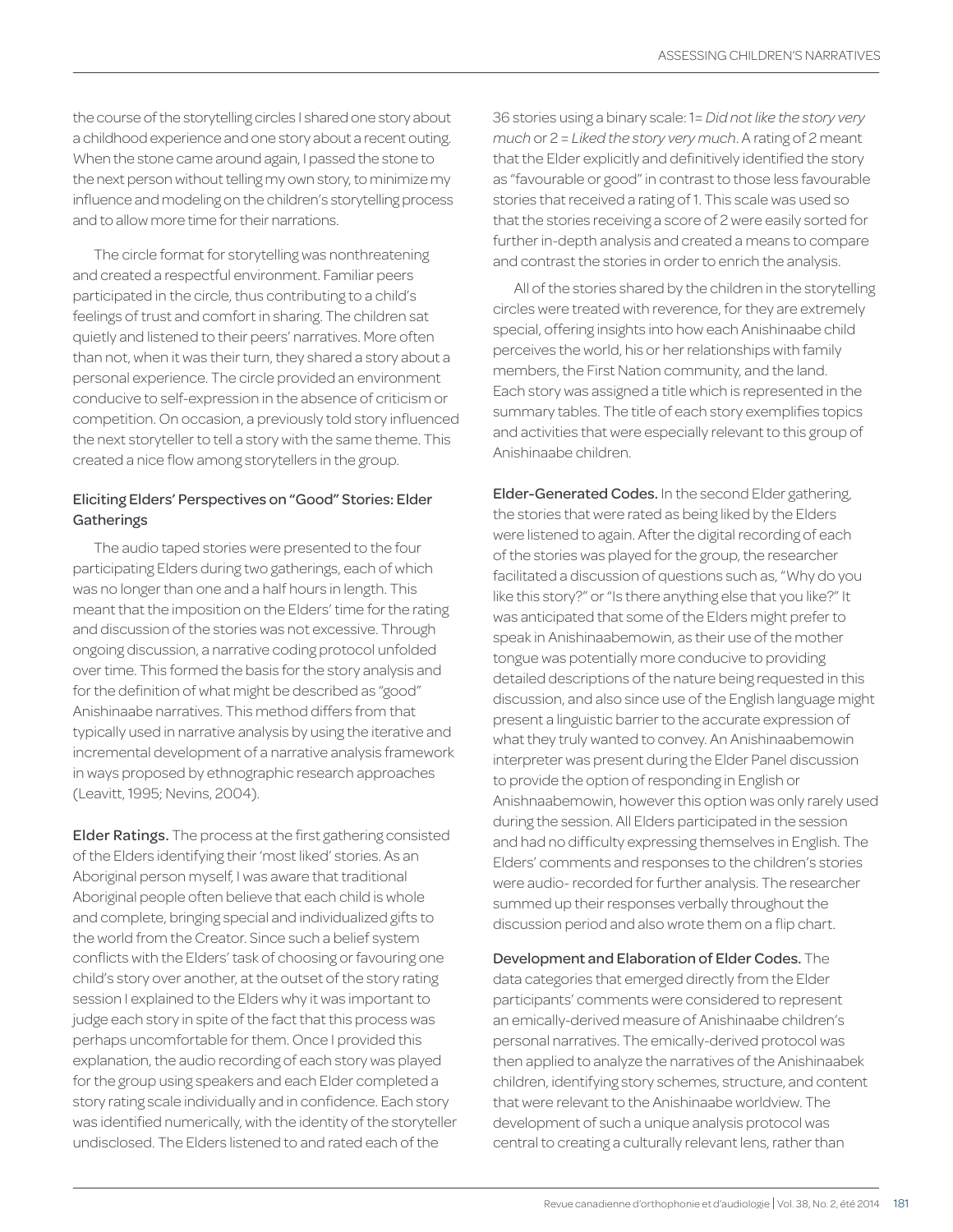# Table 1. Elder-identified preferred narrative elements and themes and frequency of occurrence in the narratives

| Code<br><b>Number</b>     | <b>Code Content/Description</b>                                                                                        | <b>Frequency of Occurrence</b><br>in Elders' Measure |
|---------------------------|------------------------------------------------------------------------------------------------------------------------|------------------------------------------------------|
| $\mathbb{1}$              | flow of events and ideas without interruption                                                                          | 17                                                   |
| $\sqrt{2}$                | humour or amusement                                                                                                    | 16                                                   |
| $\ensuremath{\mathsf{3}}$ | use of descriptive language by the narrator to create a vivid picture                                                  | 17                                                   |
| $\overline{4}$            | a sense of adventure and excitement                                                                                    | 6                                                    |
| $\mathsf S$               | statements or expression of emotion and feelings                                                                       | 12                                                   |
| 6                         | "Ways of thinking" - Listener's insight into the story-teller's thinking<br>process, listener's inquiry and reflection | 14                                                   |
| $\overline{7}$            | attention-grabbing or unexpected events                                                                                | 16                                                   |
| $\,8\,$                   | Mention of a savoured treat                                                                                            | $\mathbf{c}$                                         |
| $\Theta$                  | dialogue and storyteller animation (voice)                                                                             | 12                                                   |
| 10                        | reference to the extraordinary or unexplained                                                                          | $\overline{4}$                                       |
| 11                        | examples of good moral character and values                                                                            | $\overline{4}$                                       |
| 12                        | familiar settings and events that are memorable                                                                        | $\overline{7}$                                       |
| 13                        | pleasant childhood experience                                                                                          | 6                                                    |
| 14                        | unpleasant childhood experience                                                                                        | 5                                                    |
| 15                        | story induces distant memories in the Elder from shared experiences                                                    | 3                                                    |
| 16                        | reference to relationships with family and community members                                                           | 15                                                   |
| $17\,$                    | not lengthy                                                                                                            | 11                                                   |
| $18\,$                    | lengthy                                                                                                                | $\overline{\phantom{a}}$                             |
| $19$                      | ending stated                                                                                                          | 11                                                   |
| 20                        | ending not stated                                                                                                      | $\overline{7}$                                       |
| 21                        | intergenerational story passed down from family members                                                                | 3                                                    |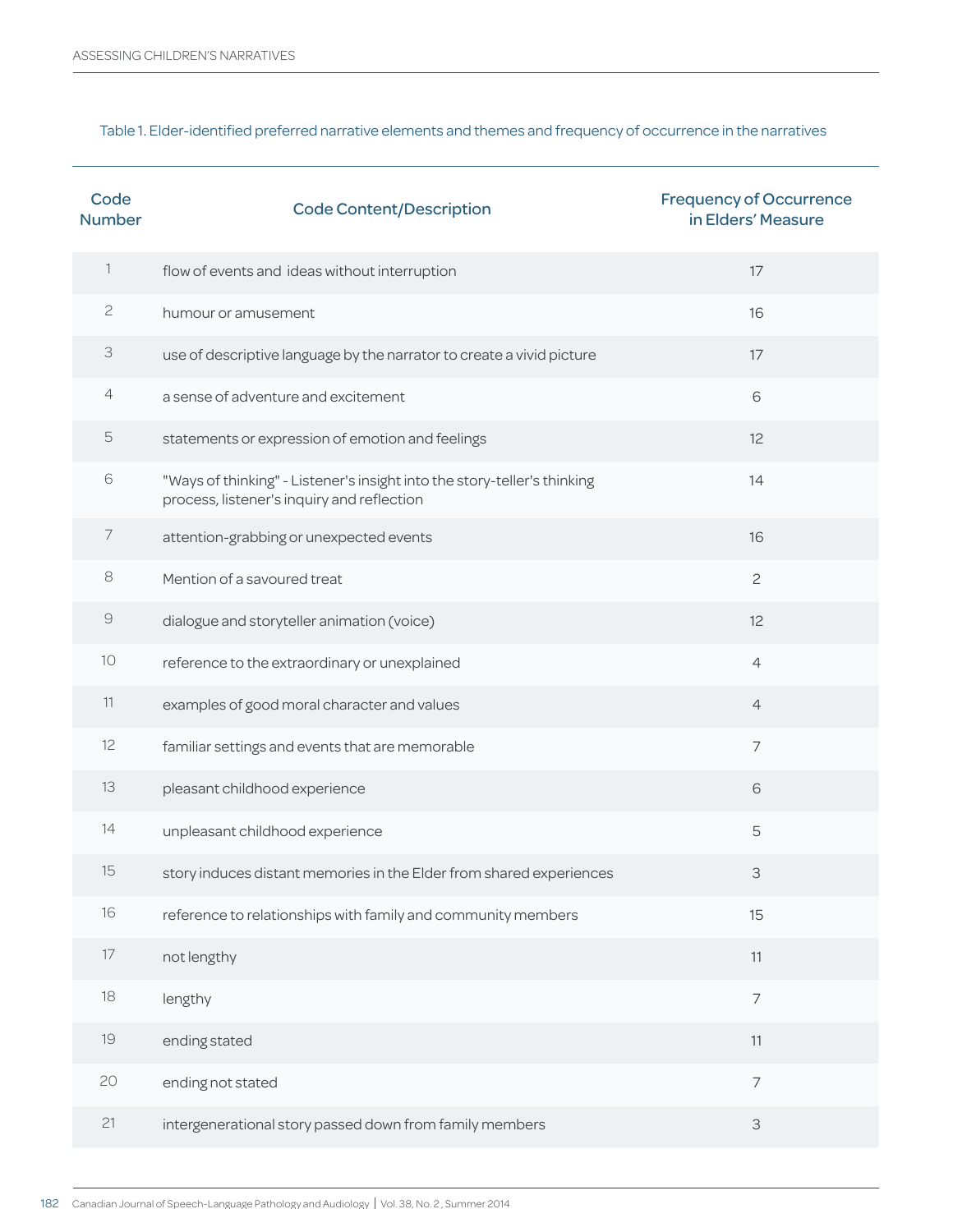applying prescriptive codes based on Western concepts and themes. According to Rubin and Rubin (2005, p. 209), such an approach provides opportunities for generating original insights from the research data, thus avoiding "testing someone else's theory rather than building one of your own".

Based on the content analysis, a list of 21 Elder-identified preferred narrative elements and themes was derived from the rating and discussion of the children's stories through an ethnographic process of grouping similar comments together known as content analysis. The Elder codes used for the analysis of the children's stories are provided in Table 1.

Examples of the comments made by the Elders during the second Elder's panel gathering that led to the generation of the coding system used to analyze the children's narratives are provided in Appendix A.

## Coding of Children's Stories with Elder-Generated Codes.

Each individual story was transcribed verbatim by the researcher following the conventions of the Systematic Analysis of Language Transcript (SALT) (Miller & Chapman, 2008) that included features of punctuation, dialogue, trailing off, and intonation. The transcribed stories were then coded by the researcher using the Elder-generated coding scheme presented in Table 1. These Elders' codes were entered into the utterance analysis option for hand-coding of the SALT software program (Miller & Chapman, 2008). The themes contained in the narratives were then analyzed using SALT and a frequency count of each of the Elder codes was generated.

Use of Narrative Scoring System. The Narrative Scoring Scheme (NSS) of the SALT software program was also applied to the narratives to provide an analysis of the stories that captured the expected elements of traditional Western narratives and provided an index of each child's ability to produce a coherent narrative according to these standards. This provided a comparison for the analysis based on the Elders' coding system, with the intent to allow areas of agreement and disagreement that might be indicative of cultural differences in narrative structure and values to emerge. The NSS scores were decided upon by the researcher. The seven Story Characteristics that were scored included: introduction (setting, characters); character development; mental states; referencing; conflict resolution; cohesion; and conclusion. Each of these characteristics received a scaled score from 0 (minimal, immature) to 5 (proficient). Minimal/Immature characteristics were scored as 0 and a score of 1 was subjectively determined by the researcher. Emerging characteristics were scored as 3 and scores of 2 and 4 were subjectively determined by the researcher. A composite score was derived by adding the total of the seven characteristic scores. The highest possible composite score obtainable was 35. A good composite score is within the range of 15 to 35, while a poor composite score is with the range of 7 to 14. NSS Composite Scores are shown in Table 2.

## Results & Discussion

## Elder Ratings

The Elders' story rating scale sheets were tallied, revealing that 30 of the 36 stories had been assigned at least one rating of 2 (*Liked the story very much*). Of these, 18 were given a 2 rating by three of the four Elders. The researcher placed these 18 stories into the group of "preferred" stories. Six of the children's stories had been assigned a rating of 1 by all four Elders, and these were placed into the group of "not preferred" stories. The remaining 12 stories, which had received only one or two ratings of 2 by the Elders, were set aside. The audio-recorded Elder discussion was transcribed and comments regarding specific stories as well as general group comments made as they reminisced about life experiences that were related to the children's story themes were noted. A summary of the story titles of the preferred and not preferred stories and the story rating and code score they received from the Elders is provided in Table 2.

## Elders' Culturally Valued Narrative Elements and Themes

The Anishinaabe Elders applied their insider "ways of thinking" in their evaluations of preferred and nonpreferred narratives. They preferred stories that gave insight into the storyteller's or character's thinking process and stories that caused the listener to engage in further thought or interpretation in response to the story. These are important aspects of Anishinaabe orality, as they serve as learning tools. As the listener engages in active thinking and as stories are remembered and revisited over the life span, new learnings unfold for the individual. A summary of the frequency with which each of the Elder- generated codes was applied to the 24 (preferred and not preferred) narratives can be found in Table 1. The frequency of Elder Codes for all stories ranged from 2 (lowest) to 17 (highest). As shown in Table 2, the Elder Preferred stories had high counts of Elders' codes that ranged from 8 to 17, while the least preferred stories had lower counts that ranged from 6 to 8.

Recounts of personal events were the predominant type of narrative shared by the children in the storytelling circles, as these were the type of narratives that were modelled in the initial story telling circles. The child storyteller usually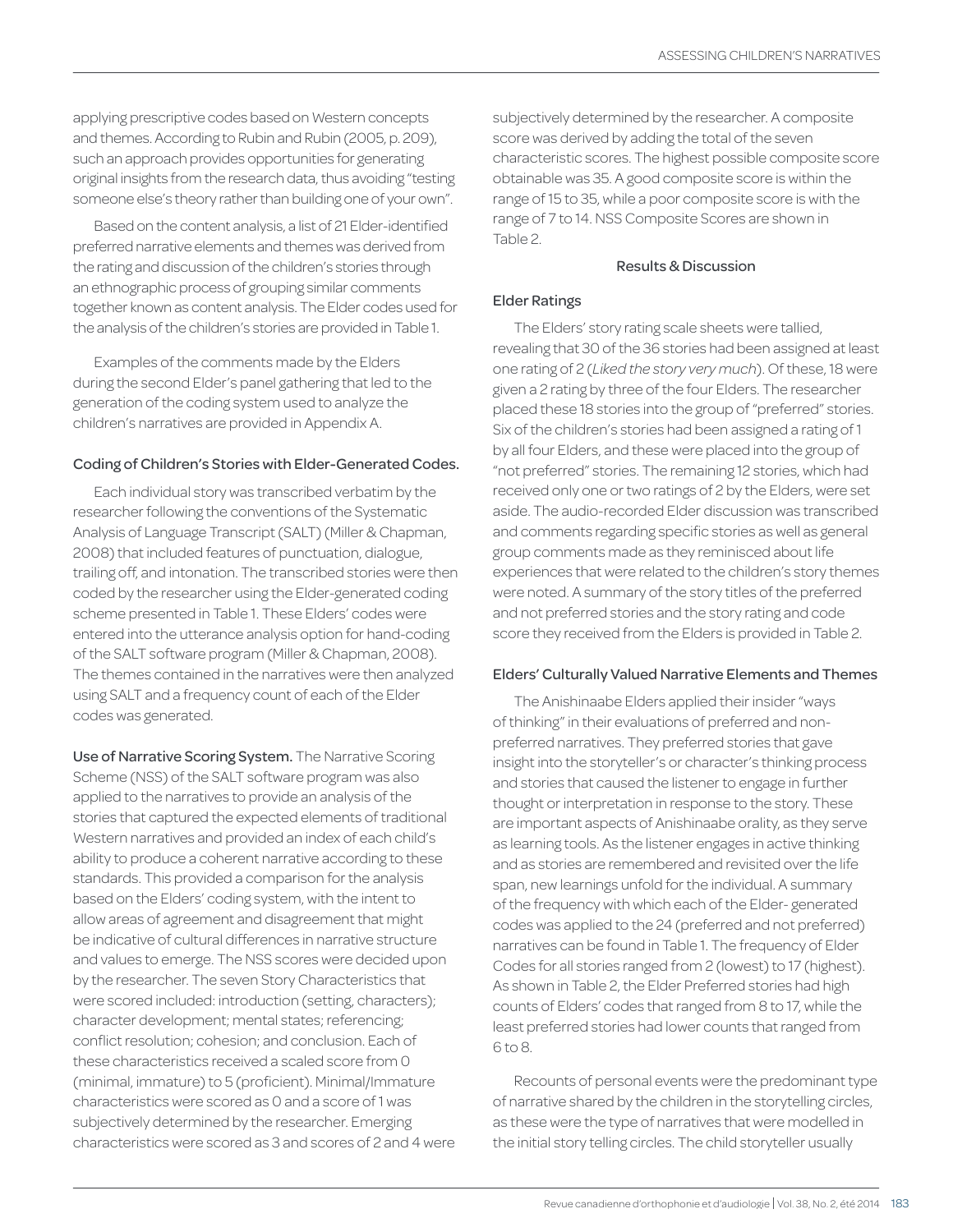# Table 2. Story titles, Elder Story Rating, Elder Story Score and NSS Scores

| <b>Brief Story Title</b>                    | <b>Total</b><br>story<br>length | <b>Story</b><br><b>Rating</b><br>Elder <sub>1</sub> | <b>Story</b><br><b>Rating</b><br>Elder <sub>2</sub> | <b>Story</b><br>Rating<br>Elder <sub>3</sub> | <b>Story</b><br>Rating<br>Elder <sub>4</sub> | <b>Elder</b><br>Code<br><b>Score</b> | <b>NSS</b><br>Composite<br><b>Score</b> |
|---------------------------------------------|---------------------------------|-----------------------------------------------------|-----------------------------------------------------|----------------------------------------------|----------------------------------------------|--------------------------------------|-----------------------------------------|
| 1. Grandpa's Story about<br>a Stink Bomb    | 1:09                            | $\mathbf{C}$                                        | $\mathbf{C}$                                        | $\overline{c}$                               | $\mathbf{2}$                                 | $\Theta$                             | 30                                      |
| 3.4-Wheeling in the Garden                  | 1:27                            | $\overline{c}$                                      | $\mathbf{C}$                                        | $\overline{c}$                               | $\mathbf{C}$                                 | $\mathcal{G}$                        | 33                                      |
| 7. The Car Crash                            | 2:20                            | $\mathbf{2}$                                        | $\mathbf{S}$                                        | $\mathbf{S}$                                 | $\mathbf{2}$                                 | 10                                   | 31                                      |
| 8. How I Broke my Arm                       | 3:17                            | $\mathbf{C}$                                        | $\mathbf{C}$                                        | $\overline{c}$                               | $\mathbf{C}$                                 | $\Theta$                             | 35                                      |
| 9. The Bear at the Dump                     | 2:38                            | $\mathbf{2}$                                        | $\mathbf{S}$                                        | $\overline{c}$                               | $\sqrt{2}$                                   | $\,8\,$                              | 34                                      |
| 10. My Pets                                 | 13:03                           | $\mathbf{C}$                                        | $\mathbf{C}$                                        | $\mathbf{C}$                                 | $\mathbf{C}$                                 | 17                                   | 34                                      |
| 11. The Leech at the Beach                  | 3:25                            | $\mathbf{2}$                                        | $\mathbf{2}$                                        | $\mathbf{2}$                                 | $\mathbf{2}$                                 | 10                                   | 34                                      |
| 12. My Pet Bunny                            | 3:35                            | $\mathbf{2}$                                        | $\mathbf{C}$                                        | $\mathbf{C}$                                 | $\mathbf{C}$                                 | 12                                   | 33                                      |
| 17. My Cousin's Ruined Dress                | 1:23                            | $\mathbf{2}$                                        | $\mathbf{C}$                                        | $\mathbf{C}$                                 | $\sqrt{2}$                                   | 11                                   | 30                                      |
| 2. Skating at the Outdoor Rink              | 1:35                            | $\mathbb{1}$                                        | $\overline{c}$                                      | $\overline{c}$                               | $\overline{c}$                               | 10                                   | 31                                      |
| 4. Skating To Dokis Point                   | 1:23                            | $\overline{1}$                                      | $\mathbf{2}$                                        | $\mathbf{2}$                                 | $\sqrt{2}$                                   | 13                                   | 32                                      |
| 5. Trip to NY Islander Hockey<br>Game       | 1:52                            | $\mathbb{1}$                                        | $\mathbf{S}$                                        | $\mathbf{C}$                                 | $\mathsf{S}$                                 | 10                                   | 33                                      |
| 6. Getting Pushed in a Hole                 | 1:44                            | $\mathbf{2}$                                        | $\mathbb{1}$                                        | $\mathbf{2}$                                 | $\mathbf{2}$                                 | $\Theta$                             | 34                                      |
| 13. Family Day at Trout Lake                | 2:33                            | $\sqrt{2}$                                          | 1                                                   | $\sqrt{2}$                                   | $\mathbf{Z}$                                 | 12                                   | 33                                      |
| 14. Summer Program Water Day                | 1:09                            | $\mathbf{2}$                                        | $\overline{c}$                                      | $\mathbb{1}$                                 | $\mathbf{2}$                                 | $\Theta$                             | 26                                      |
| 15. A Spoiled Surprise                      | :53                             | $\mathbf{C}$                                        | $\mathbf{C}$                                        | $\mathbb{I}$                                 | $\mathbf{2}$                                 | $\rm 8$                              | 34                                      |
| 16. How I got my Family Clan                | 1:07                            | $\mathbf{S}$                                        | $\mathbb{1}$                                        | $\mathfrak{S}$                               | $\sqrt{2}$                                   | 10                                   | 29                                      |
| 18. Trip to Ottawa Senator's<br>Hockey Game | 1:53                            | $\mathbf{C}$                                        | $\mathbf{C}$                                        | $\overline{c}$                               | $\ensuremath{\mathsf{I}}$                    | 13                                   | 31                                      |
| 19. Slippery Slide                          | :58                             | $\ensuremath{\mathsf{I}}$                           | $\ensuremath{\mathsf{I}}$                           | $\ensuremath{\mathsf{I}}$                    | $\ensuremath{\mathsf{1}}$                    | $\mathsf{6}$                         | 30                                      |
| 20. Gibralter Rock Accident                 | :50                             | $\ensuremath{\mathsf{I}}$                           | $\mathbb{1}$                                        | $\mathbb{1}$                                 | $\mathbb{1}$                                 | $\overline{7}$                       | 23                                      |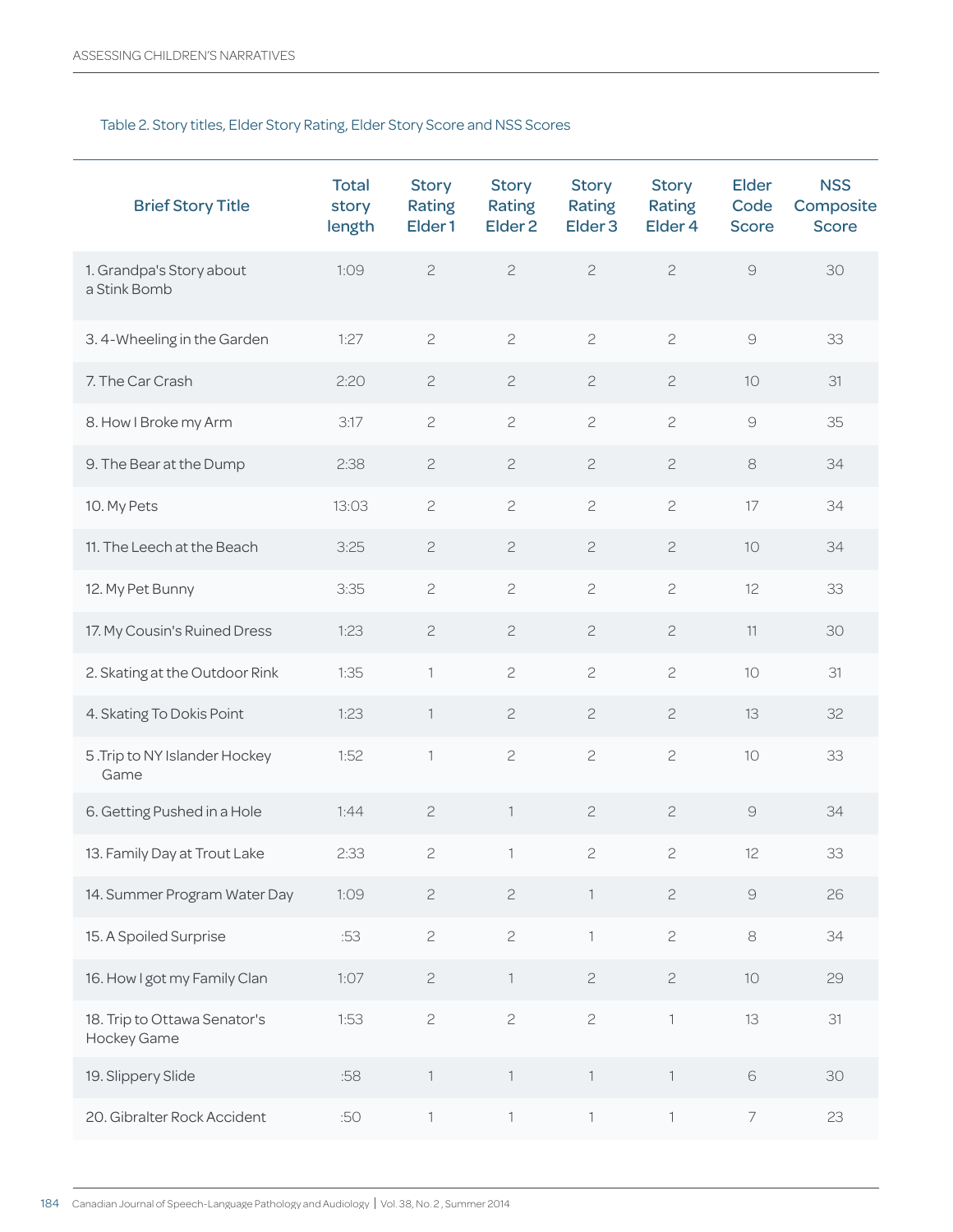| 21. Slammed The Door on<br>my Thumb | 1:38 |   |  | 6 | 31 |
|-------------------------------------|------|---|--|---|----|
| 22. My New Dog "Ben"                | 1:11 | 1 |  |   | 30 |
| 23. Trip to Kettle Point            | 1:08 |   |  |   | 34 |
| 24 The Axe Accident                 | :42  |   |  | 8 | 31 |

narrated their stories from the perspective of an observer or co-participant in stories related to activities with family or friends.

Many of the preferred stories were about shared activities with family and community members, and a number of these stories took place on the land. These themes illustrate the importance of Anishinaabe kinship relations and grounding of an individual as one develops a relationship with Mother Earth and nature. A number of stories had an element of surprise or suspense and included unexpected and unexplained elements (Elder Codes 5, 6). Examples of such stories include the narrative about 'The bear at the dump', and the narrative about 'How I received my Clan'. A sense of humility was usually evident as the child was not usually depicted as the main character and was not described as being superior to others. Some stories involved taking pleasure from being tricked or fooled or behaving in a naive or childish way (Elder Codes 2 and 7). 'A Spoiled Surprise', 'Getting Pushed in a Hole', and 'My Pets' are examples of such stories.

The most frequently applied Elder-generated codes were: flow of events and ideas without interruption, humour or amusement, attention-grabbing or unexpected events, reference to relationships with family and community members, use of descriptive language by the narrator to create a vivid picture, statements or expression of emotion and feelings, dialogue and storyteller animation (voice), not lengthy, and ending stated.

Of the coding categories represented in Table 1, four of the Elder codes are of particular relevance to this study and are therefore discussed in more detail to illustrate the important culturally-specific meaning behind the data.

Humorous stories (Elder code Number 2) were funny and amusing. Humour plays a large role in Anishinaabe storytelling and orality, as evidenced by many of the stories spontaneously narrated by the Elders during our gatherings. The Elder storytellers themselves frequently expressed their amusement while telling a story, and the listeners

frequently responded with laughter, however not all of these stories were recounts of happy or pleasant events. This requires further explanation as Anishinaabe humour is not always evident to a non-Anishinaabe. Non-Anishinaabe readers may be surprised at some of the events that the Elders considered to be unpleasant childhood experiences but that were nevertheless categorized as humorous. Non-Aboriginal people may feel that a humorous response to such situations is not in good taste. The Anishinaabe sense of humour is culturally based and Anishinaabek are socialized differently than people from other cultures, backgrounds, and experiences. Humour has supported the "undying spirit" of the Anishinaabek over the course of history and usually in an unpleasant situation the humorous side of things is emphasized.

Six of the preferred stories were coded as pleasant childhood experiences and included elements of family harmony and fun, while five were coded as unpleasant stories about accidents, brushes with death, and unhappy feelings. This illustrates that the Elders did not value pleasant childhood experience stories over those stories that represented an unpleasant experience for the storyteller. This accords with traditional Anishinaabe values concerning life experience. It is natural that a person experiences both hardships and enjoyable times in the circle of life. It is believed that wisdom is gained from both positive and negative life experiences, and that the Creator never subjects a person to something that he or she is not ready for along his or her learning path. It can be said that someone who has experienced and learned from both positive and negative events has an old Spirit and will become a Spirit Guide to support other younger Spirits in their life journeys on the Earth.

Intergenerational stories (Elder code 21) were stories that had been received by the storyteller from a family member. This factor is especially relevant to the Aboriginal culture and socialization practice. The community respects those who relate stories from the past to support an oral history and connection to place/land/family.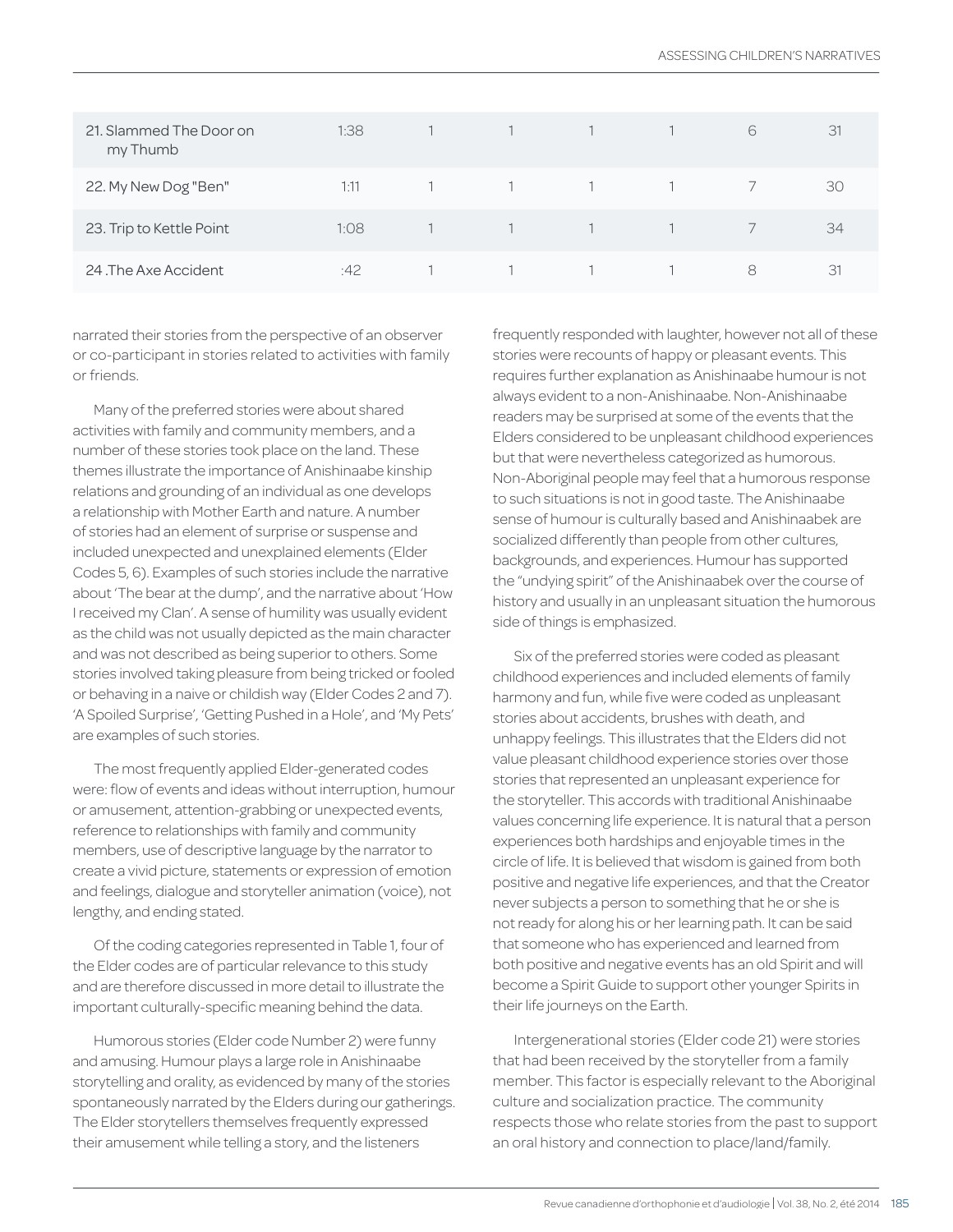# Table 3. Summary of NSS coding

| <b>Brief Story Title</b>                    | Introduction   | Character<br><b>Development</b> | <b>Mental</b><br><b>State</b> | Referencing<br>Resolution | Conflict       |                | <b>Cohesion Conclusion</b> |
|---------------------------------------------|----------------|---------------------------------|-------------------------------|---------------------------|----------------|----------------|----------------------------|
| 1. Grandpa's Story about<br>a Stink Bomb    | 5              | 5                               | $\overline{1}$                | 5                         | $\overline{4}$ | 5              | 5                          |
| 3.4-Wheeling in the Garden                  | $\overline{4}$ | 5                               | $\overline{4}$                | 5                         | 5              | 5              | 5                          |
| 7. The Car Crash                            | 5              | 5                               | 5                             | 5                         | $\overline{4}$ | 3              | $\overline{4}$             |
| 8. How I Broke my Arm                       | 5              | 5                               | 5                             | 5                         | 5              | 5              | 5                          |
| 9. The Bear at the Dump                     | $\overline{4}$ | 5                               | 5                             | 5                         | 5              | 5              | 5                          |
| 10. My Pets                                 | 5              | 5                               | 5                             | 5                         | 5              | $\overline{4}$ | 5                          |
| 11. The Leech at the Beach                  | 5              | 5                               | 5                             | 5                         | 5              | 5              | 5                          |
| 12. My Pet Bunny                            | $\overline{4}$ | 5                               | 5                             | 5                         | 5              | 5              | $\overline{4}$             |
| 17. My Cousin's Ruined Dress                | 5              | 5                               | 5                             | $\overline{4}$            | 5              | 5              | $\overline{1}$             |
| 2. Skating at the Outdoor Rink              | $\overline{4}$ | 5                               | $\overline{4}$                | 5                         | 5              | 5              | 3                          |
| 4. Skating To Dokis Point                   |                | 5                               | $\overline{4}$                | 5                         | $\overline{4}$ | 5              | $\overline{4}$             |
| 5. Trip to NY Islander<br>Hockey Game       | 5              | 5                               | 5                             | 5                         | 5              | $\overline{4}$ | 4                          |
| 6. Getting Pushed in a Hole                 | 5              | 5                               | 5                             | 5                         | 5              | 5              | $\overline{4}$             |
| 13. Family Day at Trout Lake                | 5              | 5                               | 5                             | 5                         | 5              | $\overline{4}$ | 4                          |
| 14. Summer Program<br>Water Day             | $\overline{4}$ | 3                               | $\overline{4}$                | 5                         | $\overline{4}$ | 5              | $\overline{\phantom{a}}$   |
| 15. A Spoiled Surprise                      | 5              | 5                               | 5                             | 5                         | 5              | 5              | $\overline{4}$             |
| 16. How I got my Family Clan                | 5              | 5                               | $\overline{4}$                | $\overline{4}$            | 5              | 5              | 1                          |
| 18. Trip to Ottawa Senator's<br>Hockey Game | $\sqrt{4}$     | 5                               | 5                             | 5                         | $\mathsf S$    | $\mathsf S$    | $\sqrt{4}$                 |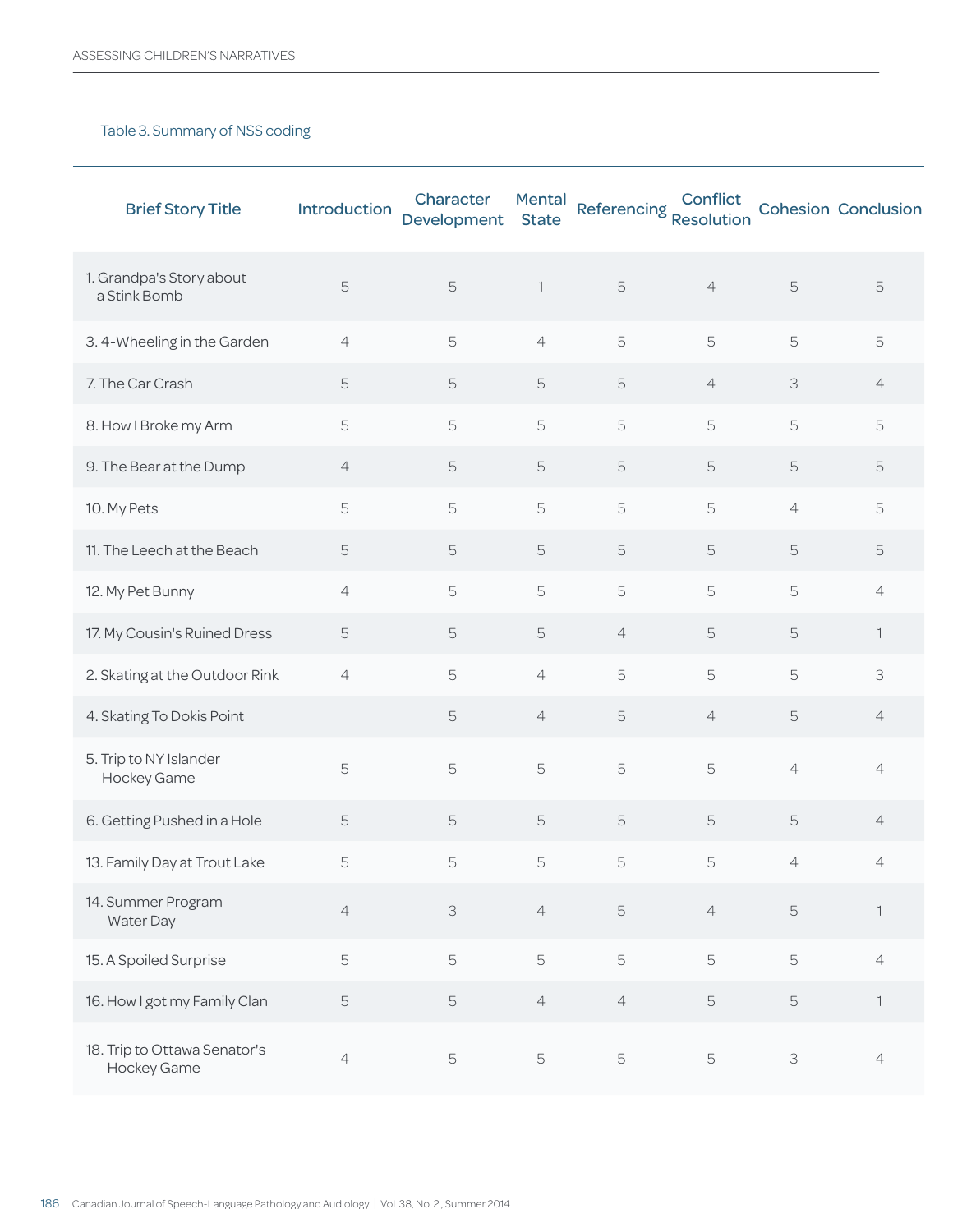| 19. Slippery Slide                  | 3              | $\overline{4}$ | $\overline{4}$ | 5 | 5              | 5              | $\overline{4}$ |
|-------------------------------------|----------------|----------------|----------------|---|----------------|----------------|----------------|
| 20. Gibralter Rock Accident         | $\overline{4}$ | $\overline{4}$ |                | 5 | 5              | 3              |                |
| 21. Slammed the Door on<br>my Thumb | 5              | $\overline{4}$ | $\overline{4}$ | 5 | 5              | 3              | $\mathcal{L}$  |
| 22. My New Dog "Ben"                | 5              | 3              | $\overline{4}$ | 5 | 5              | $\overline{4}$ | 4              |
| 23. Trip to Kettle Point            | 5              | 5              | 5              | 5 | 5              | 5              | $\overline{4}$ |
| 24. The Axe Accident                | 5              | 5              | $\overline{4}$ | 5 | $\overline{4}$ | 5              | З              |

Cultural beliefs, and values are perpetuated through the oral tradition and stories are passed down from generation to generation.

As shown in Table 2, six of the stories that were not preferred (received an Elder rating of "1" from each Elder) were less than two minutes in duration. However, 11 of the 16 preferred stories were also less than two minutes in duration. These were all assigned the Elder code 17 (not lengthy). This demonstrates that story length alone was not consistently associated with positive Elder preferences, and that shorter stories were valued by Elders under certain circumstances and when combined with other elements.

### NSS Scoring

As can be seen in Table 3, the NSS story analyses demonstrate that the Anishinaabe storytellers were judged to have: *emerging* to *proficient* (NSS Scores from 3 to 5) application of story introduction features such as setting and characters; *emerging* to *proficient* (NSS Scores from 3 to 5) application of character development elements; *minimal/immature, emerging,* or *proficient* (NSS Scores from 1 to 5) application of mental state references; *emerging* to *proficient* (NSS Scores of 4 or 5) use of antecedents to pronouns and clear referents; *emerging*  to *proficient* (NSS Scores of 4 or 5) application of conflict resolution; *emerging* to *proficient* (NSS Scores from 3 to 5) application of cohesion where events follow a logical order and less emphasis is placed on minor events; and *minimal/ immature, emerging,* or *proficient* (NSS Scores from 1 to 5) application of conclusion where the story is clearly wrapped up and the final event is drawn to a conclusion.

## Comparison of Elder and NSS Coding

The comparison of the findings of the Elder-generated analyses and the NSS scoring results shown in Table 2

indicates that a number of features of Anishinaabe story structure and content are the same as or similar to many of the components considered to be valued in conventional Western-perspective storytelling analysis approaches incorporated in the Narrative Scoring Scheme. It can be seen that, for some stories, a high Elder Code Score corresponded with a high NSS Composite Score. For example, the *My Pets* story obtained an Elder Code Score of 17 and an NSS Composite Score of 34, and the *Skating To Dokis Point* story obtained an Elder Code Score of 13 and a total an NSS Composite Score of 32.

However, a comparison of preferred versus not preferred stories also reveals an incongruence between scoring codes for many of the elicited narratives. NSS Composite Scores for the preferred stories ranged from 26 to 35 (within the range of composite scores for good stories) and the scores for the not preferred stories ranged from 23 to 34 (also within the range of composite scores for good stories). In other words, some stories that were not considered by the Elders to have a significant number of features of a good story nevertheless obtained high NSS values when a Western-perspective lens was applied. The *Trip to Kettle Point* story was "not preferred," (and received an Elder Code Score of 7), yet this story had a total NSS Composite score of 34, which represents a slightly higher score than that of two of the Elders' preferred stories. Similarly, the *Slammed the Door on My Thumb* story obtained only an Elder Code Score of 6 and yet received a total NSS Score of 31. These findings show that the narrative analysis derived from a Western based perspective such as the NSS is not always congruent with a narrative analysis based on the Anishinaabe perspective, and illustrates how the application of an emic narrative evaluation scheme sometimes yields different results than an etic or imposed clinical tool. The Elder derived coding highlighted elements of the elicited narratives that were culturally driven while the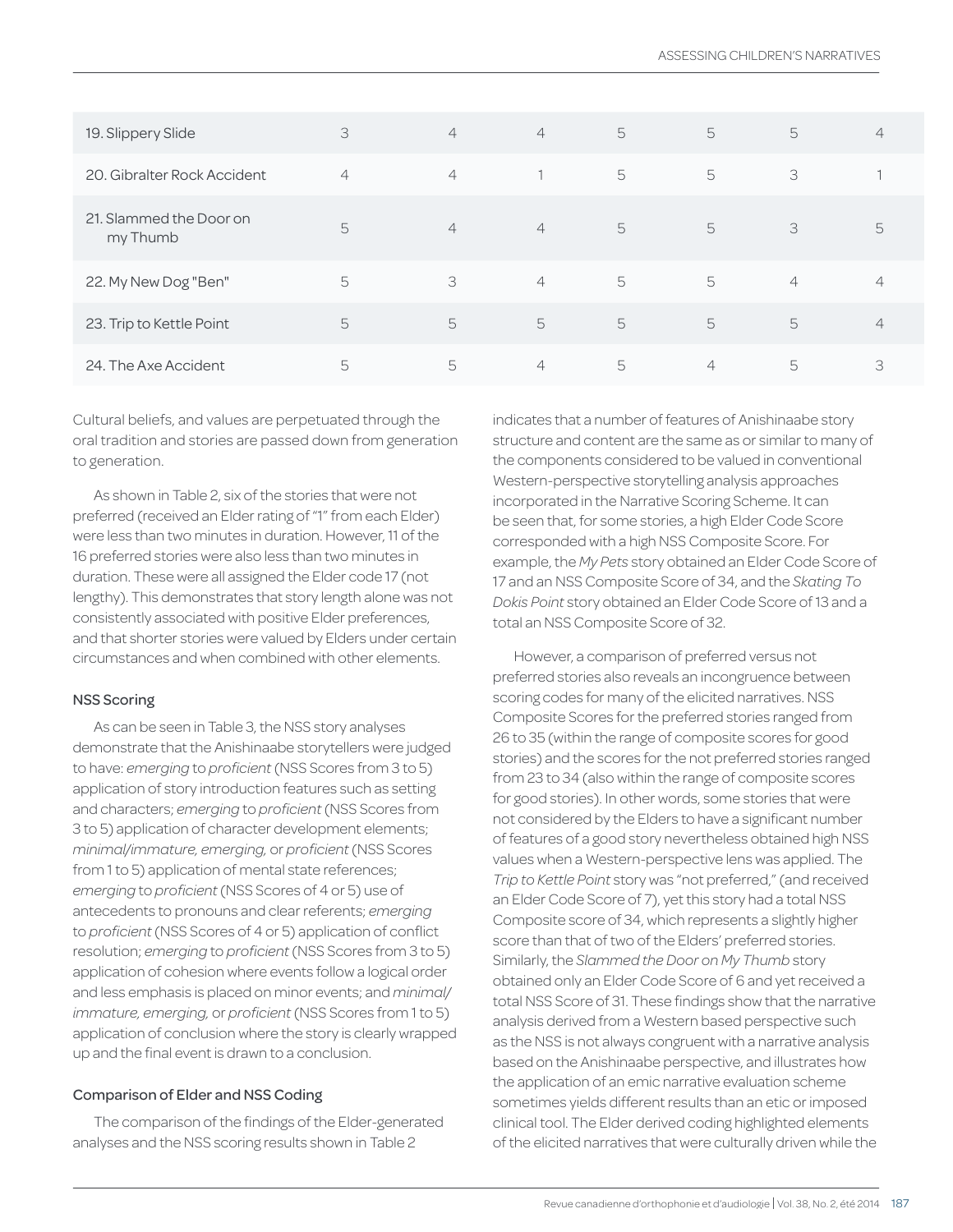NSS highlighted a suggested level of proficiency in narrative development that was not intricately linked to the story content or to cultural values regarding good storytelling from an Aboriginal perspective. The Elder Story Ratings and Elder Codes and Scores provided rich data that reflected cultural traditions around Aboriginal narratives.

#### Summary

In this research, an emically-derived standard was used to examine and evaluate Anishinaabe children's oral stories. An etically-derived assessment protocol represented by the *SALT* computer software and Narrative Scoring Scheme was applied and compared to the scoring provided by the four Elders who were well-versed in the elements of Anishinaabe orality. The story features investigated with a conventional story analysis protocol included the traditional narrative components including the presence of an introduction; character development; mental states, referencing; conflict resolution; cohesion; and conclusion. Each characteristic received a subjective scaled score from 0 to 5, resulting in a total NSS Composite Score for each story. The emically-derived protocol of 21 categories developed by the Elders was also applied to each story, and a total Elder Code Score was obtained for each story.

A comparison was made between the etic and emic standards applied to evaluate the stories and the data illustrate that narrative analysis derived from a Westernbased perspective as represented by the NSS was not always congruent with a narrative analysis based on the Anishinaabe perspective. The application of an emic narrative evaluation scheme yielded different but in some cases complimentary results to those obtained through the use of an etic or Western clinical tool. The research shed light on Anishinaabek Elders' attitudes towards and evaluation of children's narratives and illustrates that oral storytelling tasks can be considered as appropriate activities for eliciting and investigating important culturally relevant discourse elements of communication that underlie the communicative competence of Aboriginal children. Results of the study reveal culturally relevant preferences for components of narratives based on the perceptions of Elders who value Aboriginal orality.

Engagement with the Anishinabek community was positive and the children were happy to share personal event narratives and to have time with other children after school. The Elders expressed happiness and gratitude towards the children for their enjoyable stories and were honoured to participate. The researcher enjoyed seeing the world through the eyes of the children as stories were shared. The circle format for storytelling was nonthreatening and created a respectful environment. At times a story also stirred the memory of the Elders and they reminisced about times gone by, sharing a personal experience narrative with the same theme.

In primary grade classrooms, teachers frequently engage children in a circle setting such as story time or show and tell. A circle setting for sharing of personal event narratives can readily be applied in the classroom and it may be helpful to introduce a relevant theme to create focus for the group, especially for Anishinaabe students. Since a storytelling circle is appropriate for bringing together children and Elders, some teachers may wish to approach an Anishinaabe Elder from the children's community to join the circle. With the involvement of an Elder, the traditional circle protocol and use of a talking stick or stone would be appropriate. A child's emotional state and sense of well-being are important factors that facilitate memory and learning. Classrooms that nurture children and exude pleasant surroundings are more conducive to child learning than impersonal, anxiety-ridden environments. When children are given the opportunity to share stories in the classroom, information is gained by teachers and peers about the child's cultural background, interests, family, and community. This can support cultural understanding, and such shared knowledge can facilitate relationship development within the school.

Limitations of the study include 1) the small sample size, that affects the generalizability of the findings to other Aboriginal cultural communities and classrooms and 2) the lack of coding reliability for both the Elder derived coding and the NSS scoring. The narratives were coded by the researcher who was familiar with the children who produced the stories and with the comments made by the Elders about each of the stories. As a result it is possible that some elements of bias may have entered into the coding process that might have affected the final analyses.

Nevertheless, the study presents a novel, emicallyderived perspective for the evaluation of the oral stories of Anishinaabe children to inform the narrative assessment process used by speech-language pathologists, and inform teacher evaluation and elicitation practices for First Nation children's narratives. An emic or insider's research paradigm has been created and presented to inform future researchers and positively influence use of ethnographic and qualitative research in this area. The data illustrate Aboriginal children's narrative skills and communicative competency and expand the understanding of language socialization through engagement in meaning-making with the Elders. The resulting list of 21 emically-derived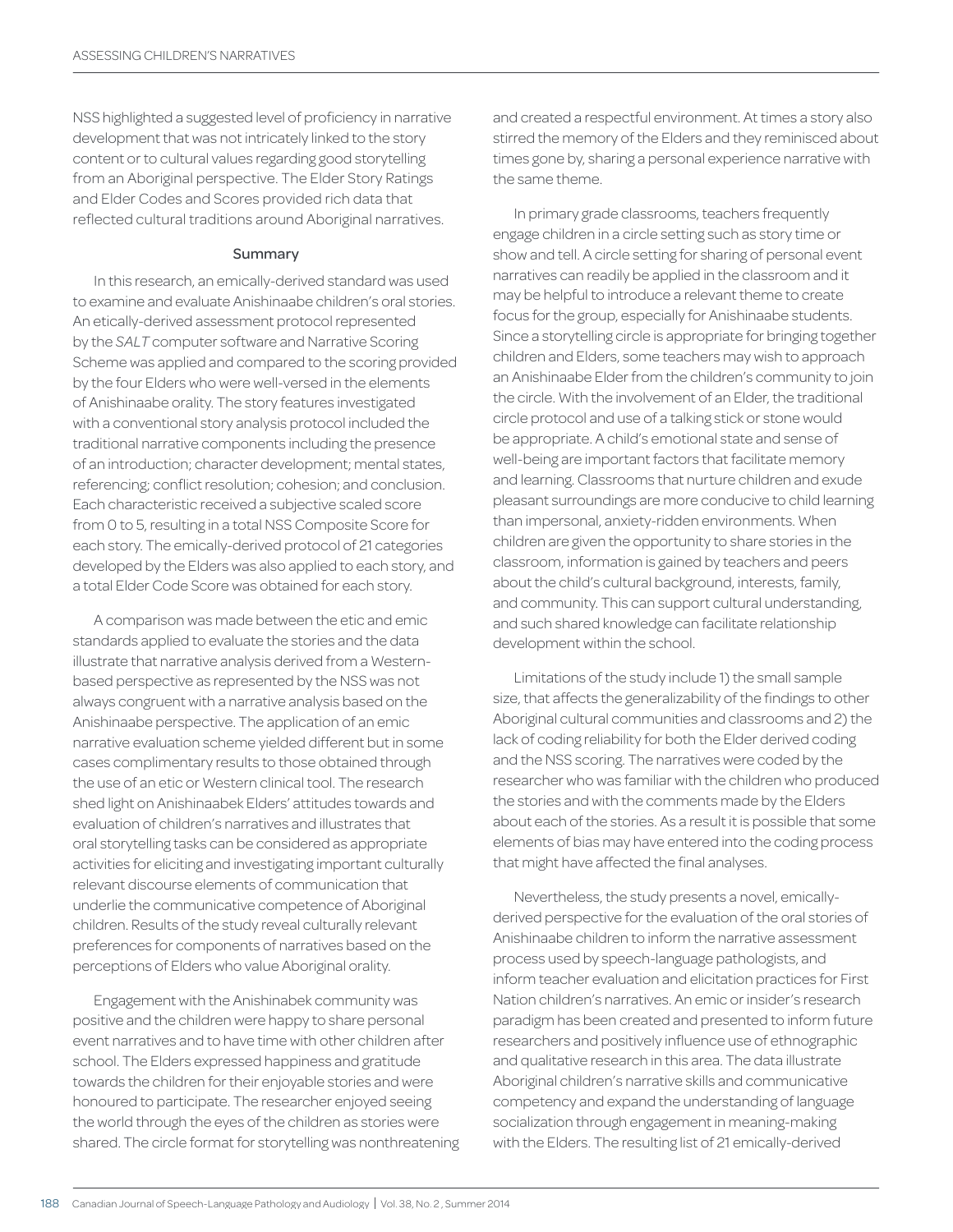story features is now available for use by educators and speech language clinicians. This will support educators' and practitioners' acknowledgement of the value of oral storytelling in the school setting.

The study also provides an example of how to conduct research in a respectful and collaborative manner in Aboriginal communities. Although my identity as an Anishinaabe person helped me to gain access to the community, preceding with transparency and respect enhances the possibility of conducting research in Aboriginal communities for other researchers as well. The Elders who participated were provided with an opportunity to confirm the accuracy of the data collected from them and this upheld the relationship between research participants and the researcher and reconfirmed their informed consent. The stories shared by the children have been regarded with reverence, for they are extremely special, offering insights into how each Anishinaabe child perceives the world, his or her relationships with family members and the First Nation community and the land. It is important to give back to the community. The Elders and children who participated in the research were presented with gifts of appreciation and the results of the research was shared with the Nipissing First Nation community. The Education Committee members, Chief and Council, participants and family members have access to the thesis at the First Nation Education office. The findings of this study may inform speech and language intervention for the Nipissing First Nation children.

This research provides a springboard for teachers and practitioners to explore the benefits of oral storytelling and the importance of establishing links to the Aboriginal community and legitimizing Aboriginal ways of knowing into the classroom. Future research should attempt to bridge the gap between emic and etic perspectives of Aboriginal storytelling and to highlight the importance of these distinctions for the evaluation of narrative competence for Aboriginal children. Additional ethnographic Aboriginal narrative studies are necessary to illustrate common threads and patterns from other communities with similar belief systems, political and economic histories, and cultural patterns of communication. It may be possible to identify characteristics that are shared in other Aboriginal communities that will permit the generalizability of information obtained from this study to diverse communities.

Aboriginal orality is an obvious bridge to literacy, academic success, and community participation. Oral storytelling activities present Aboriginal children with culturally sensitive and appropriate bridges to literacy in

the language arts curriculum. Through storytelling, students can connect with peers and develop self-confidence as speakers. As teachers and clinicians engage with Aboriginal students in oral storytelling circles, their perceptions and response to the students will hopefully also shift towards greater acceptance and validation of FNEDs. Frequent opportunities to speak and listen to non-Aboriginal peers in class will also provide exposure to standard English language models for children speaking FNEDs that might support Aboriginal students in acquiring elements of standard English and become bidialectal. Teachers and practitioners should be encouraged to explore the benefits of infusing oral storytelling and oral language within the goals and objectives of the academic curriculum. Oral storytelling is also an appropriate segue for establishing links to the Aboriginal community and legitimizing Aboriginal ways of knowing in the classroom. Anishinaabek orality traditions are important and legitimate expressions of cultural knowledge, beliefs, and traditions that have a rightful place in classrooms and that can be used to educate *all* children.

#### References

- Anderson, D. B. (2002). Preparing to teach our children the foundations for an Anishinaabe curriculum. *McGill Journal of Education. 37*(3), 293-308.
- Archibald, J. M. (1997). *Coyote learns to make a storybasket: The place of First Nations stories in education.* (Doctoral dissertation), Faculty of Education, Simon Fraser University, Burnaby, British Columbia.
- Ball, J. (2006) *Talking points: Exploring needs and concepts for Aboriginal early childhood language facilitation and supports*. Retrieved from http://www.ecdip.org/docs/pdf/AELFS%20Concept%20Paper%20final %20April%202006.pdf
- Ball, J. (2007). *Aboriginal young children's language and literacy development: Research evaluating progress, promising practices, and needs*. Retrieved from http://www.ecdip.org/docs/pdf/CLLRNet%20Feb%202008.pdf
- Ball, J. (2008). Promoting equity and dignity for Aboriginal children in Canada. *Institute for Research on Public Policy - Choices, 14*(7).
- Ball, J., & Bernhardt, B. (2005). *Implications of First Nation's English dialects for supporting children's language development.* Paper presented at the World Indigenous Peoples' Conference on Education, Hamilton, Aotearoa, New Zealand.
- Ball, J., & Bernhardt, B. M. (2008). Aboriginal English dialects in Canada: Implications for speech-language pathology. *Clinical Linguistics and Phonetics, 22*(8), 570-588.
- Bernhardt, B. M. H., Ball, J., & Deby, J. (2007). Cross-cultural interaction and children's speech acquisition. In S. McLeod (Ed.), *The international guide to speech acquisition* (pp. 101-113). New York: Thomson Delmar Learning.
- Bliss, L. S., & McCabe, A. (2008). Personal narratives: Cultural differences and clinical implications. *Topics in Language Disorders, 28*(2), 162-177.
- Burnaby, B. (1982). *Language in education among Canadian Native peoples. Language and literacy series.* Toronto: Ontario Institute for Studies in Education.
- Canadian Council on Learning. (2007). *State of learning in Canada: No time for complacency. Report on learning in Canada 2007.* Retrieved from http://www. ccl-cca.ca/pdfs/SOLR/2007/NewSOLR\_Report.pdf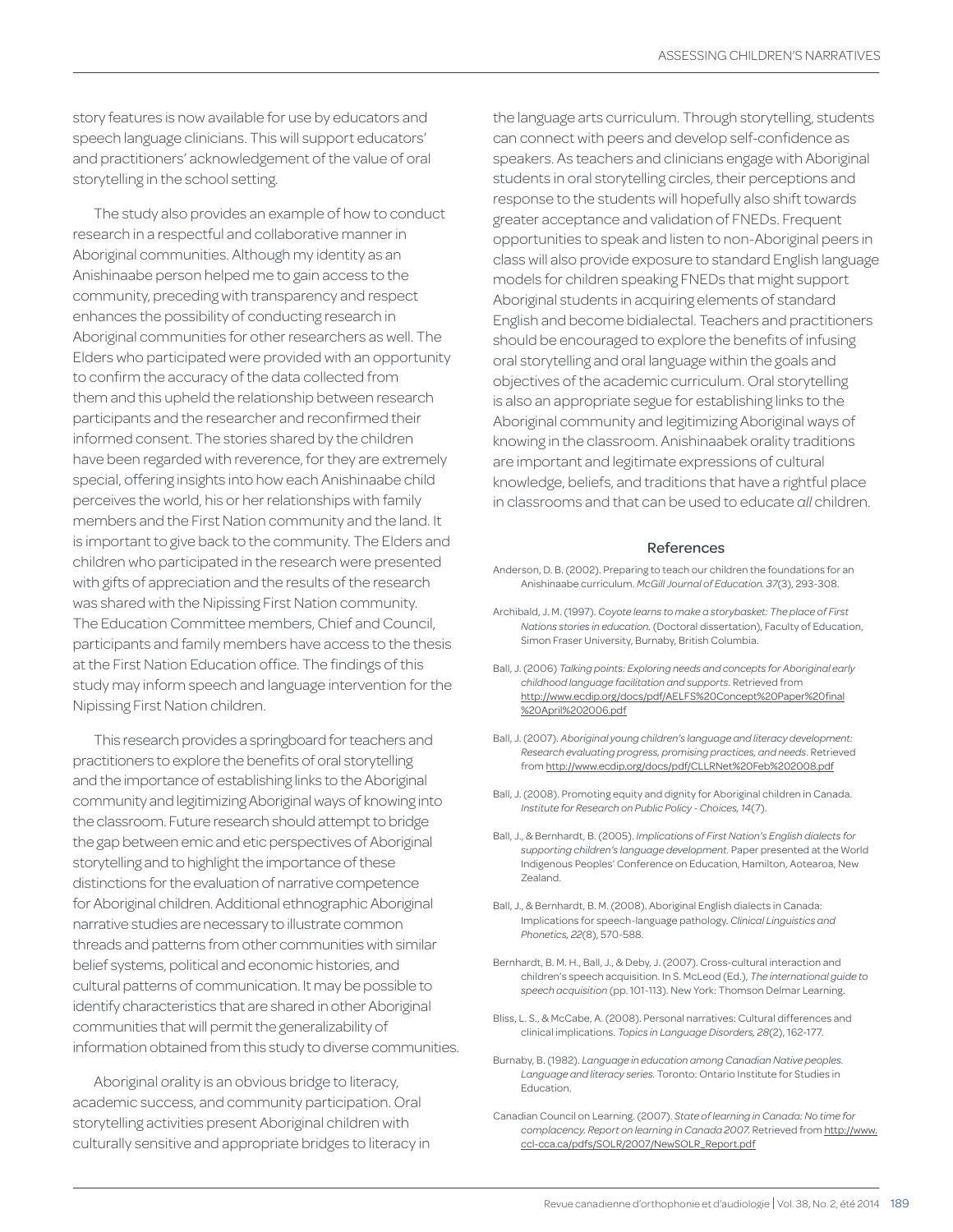- Cavender, A. W. (1996). Grandmother to granddaughter: Generations of oral history in a Dakota family [Electronic version]. *The American Indian Quarterly, 20*(1), 7-14.
- Chambers Erasmus, C. (1989). Ways with stories: Listening to the stories Aboriginal people tell. *Language Arts, 66*(3), 267-275.
- Cronin, M. (1982). Cree children's knowledge of story structure: Some guidelines for the classroom. *Canadian Journal of Native Education, 9*(4), 12-14.
- Fadden, L., & LaFrance, J. (2010). Advancing Aboriginal English. *Canadian Journal of Native Education, 32*(Supplement), 143-153.
- Friesen, J. W., & Friesen, V. L. (2005). *First Nations in the twenty-first century: Contemporary education frontiers*. Calgary, AB: Detselig Enterprises.
- Ghosh, R. (2002). *Redefining multicultural education. 2nd Ed*. Scarborough, ON: Nelson Thomson Learning.
- Gutierrez-Clellen, V.F., Pena, E., & Quinn, R. (1995). Accommodating cultural difference in narrative style: A multicultural perspective. T*opics in Language Disorders, 15*(4), 54-67.
- Gutierrez-Clellen, V. F., & Quinn, R. (1993). Assessing narratives of children from diverse cultural/linguistic groups. *Language, Speech, and Hearing in Schools, 24*, 2-9.
- Heit, M., & Blair, H. (1993). Language needs and characteristics of Saskatchewan Indian and Métis students: Implications for educators. In S. Morris, K. McLeod, & M. Danesi (Eds.), *Languages and learning: Aboriginal and heritage language education in Canada* (pp. 103-128). Oakville, ON: Mosaic Press.
- Howard, S. J. (1999). Contemporary American Indian storytelling: An outsider's perspective [Electronic version]. *American Indian Quarterly, 23*(1), 45-54.
- Johnston, J. (1982). Narratives: A new look at communication problems in older language-disordered children. *Language, Speech, and Hearing Services in Schools, 13*, 144-155.
- Johnston, J. (2007). *Thinking about child language: Research to practice*. Greenville, SC: Thinking Publications.
- Johnston, J., & Wong, M. Y. A. (2002). Cultural differences in beliefs and practices concerning talk to children. *Journal of Speech, Language, and Hearing Research, 45*, 916-926.
- Kanu, Y. (2002). In their own voices: First Nations students identify some cultural mediators of their learning in the formal school system. *Alberta Journal of Educational Research, 48*(2), 98-121.
- Kay-Raining Bird, E., & Vetter, D. (1994). Storytelling in Chippewa-Cree children. *Journal of Speech and Hearing Research, 37*(6), 13-54.
- Labov, W. & Waletzky, J. (1967). Narrative analysis. In J. Helm (Ed.), *Essays on the verbal and visual arts,* (pp. 12-44). Seattle: University of Washington Press.
- Leavitt, R. (1987). Fluency is not enough: Reassessing the goals of Native language instruction. In W. Cowan (Ed.), *Papers of the eighteenth Algonquian conference*. Ottawa, ON: Carlton University.
- Leavitt, R. (1995). Language and cultural content in Native education. In M. Battiste & J. Barman (Eds.), *First Nation education in Canada: The circle unfolds*. (pp. 124-138). Vancouver, BC: UBC.
- Mader, C. (1996). *Reverence for the ordinary: A reciprocal inquiry into stories of local knowledge and teacher education on a traditional Cree reserve*. Doctor of Philosophy Dissertation, Ottawa: National Library of Canada.
- McCabe, A., & Peterson, C. (1984). What makes a good story? *Journal of Psycholinguistic Research, 13*(6), 457-480.
- Melzi, G. (2000). Cultural variations in the construction of personal narratives. *Discourse Processes, 30*, 153-177.
- Michaels, S. (1981). Sharing time: Children's narrative styles and differential access to literacy. *Language and Society, 10*, 423-442.
- Miller, J. F, & Chapman, R. S. (2008). *SALT for Windows (Clinical version 9.0)*  [Computer software]. Madison: University of Wisconsin – Madison, Waisman Center, Language Analysis Laboratory.
- Nevins, M. E. (2004). Learning to listen: Confronting two meanings of language loss in the contemporary White Mountain Apache speech community. *Journal of Linguistic Anthropology, 14*(2), 269-288.
- Ontario Ministry of Education. (2007). *Ontario First Nations, Métis, and Inuit education policy framework*. Retrieved from http://www.edu.gov.on.ca
- Peltier, S. (2009). *First Nations English dialect in young children: Assessment issues and supportive interventions*. Retrieved from http://literacyencyclopedia.ca/ index.php?fa=items.show&topicId=276
- Peltier, S. (2010a). Facilitating language and literacy learning for students with Aboriginal English dialects. *Canadian Journal of Native Education, 32*, 114-142.
- Peltier, S. (2010b). *Valuing children's storytelling from an Anishinaabe orality perspective*. Retrieved from www.collectionscanada.ca/thesescanada
- Peltier. S. (2011). Providing culturally sensitive and linguistically appropriate services: An insider construct. *Canadian Journal of Speech-Language Pathology and Audiology, 35*(2), 126-134.
- Pesco, D. (1994) *"We went home and told the whole story to our friends": Narratives by children in an Algonquin community.* (Master of Science thesis), School of Communication Sciences and Disorders, McGill University, Montreal, QC.
- Piquemal, N. (2003). From Native North American oral traditions to Western literacy: Storytelling in education. *Alberta Journal of Educational Research, 49*(2), 113-122.
- Ripich, D. N., & Griffith, P. L. (1988). Narrative abilities of children with learning disabilities and nondisabled children: Story structure, cohesion, and propositions. *Journal of Learning Disabilities, 21*, 165-173.
- Rubin, H. J., & Rubin, I. S. (2005). Qualitative interviewing: The art of hearing data, 2<sup>nd</sup> Edition. Thousand Oaks, Calif: Sage Publications.
- Schneider, P., Hayward, D., & Dube, R.V. (2006). Storytelling from pictures using the Edmonton narrative norms instrument. *Journal of Speech-Language Pathology and Audiology, 30*(4), 224-238.
- Simpson, L. (2000). Stories, dreams, and ceremonies Anishinaabe ways of learning. *Tribal College Journal, 11*(4), 26-30.
- Stein, N. L., & Glenn, C.G. (1979). An analysis of story comprehension in elementary school children. In R. Freedle (Ed.), *New directions in discourse processing* (pp. 53-120). Noorwood, NJ: Ablex.
- Stein, N. L., & Glenn, C. G. (1982). Children's concept of time: The development of a story schema. In W.J. Friedman (Ed.), *The developmental psychology of time.* (pp. 255-282). New York: Academic Press.
- Sterzuk, A. (2008). Whose English counts? Indigenous English in Saskatchewan schools. McGill Journal of Education, 43(1), 9–19.
- Sterzuk, A. (2011). The struggle for legitimacy: Indigenized englishes in settler schools. North York, ON: Multilingual Matters
- Sugarhead, C. (1996). *Ojibwe stories from Lansdowne House written by Cecilia Sugarhead*. Winnipeg, MB: Algonquian and Iroquoian Linguistics.
- Valentine, L. P. (1995). *Making it their own: Severn Ojibwe communicative practices*. Toronto, University of Toronto Press.
- Van der Wey, D. (2001). Exploring multiple serendipitous experiences in a First Nations setting as the impetus for meaningful literacy development. *Canadian Journal of Native Education, 25*(1), 51-67.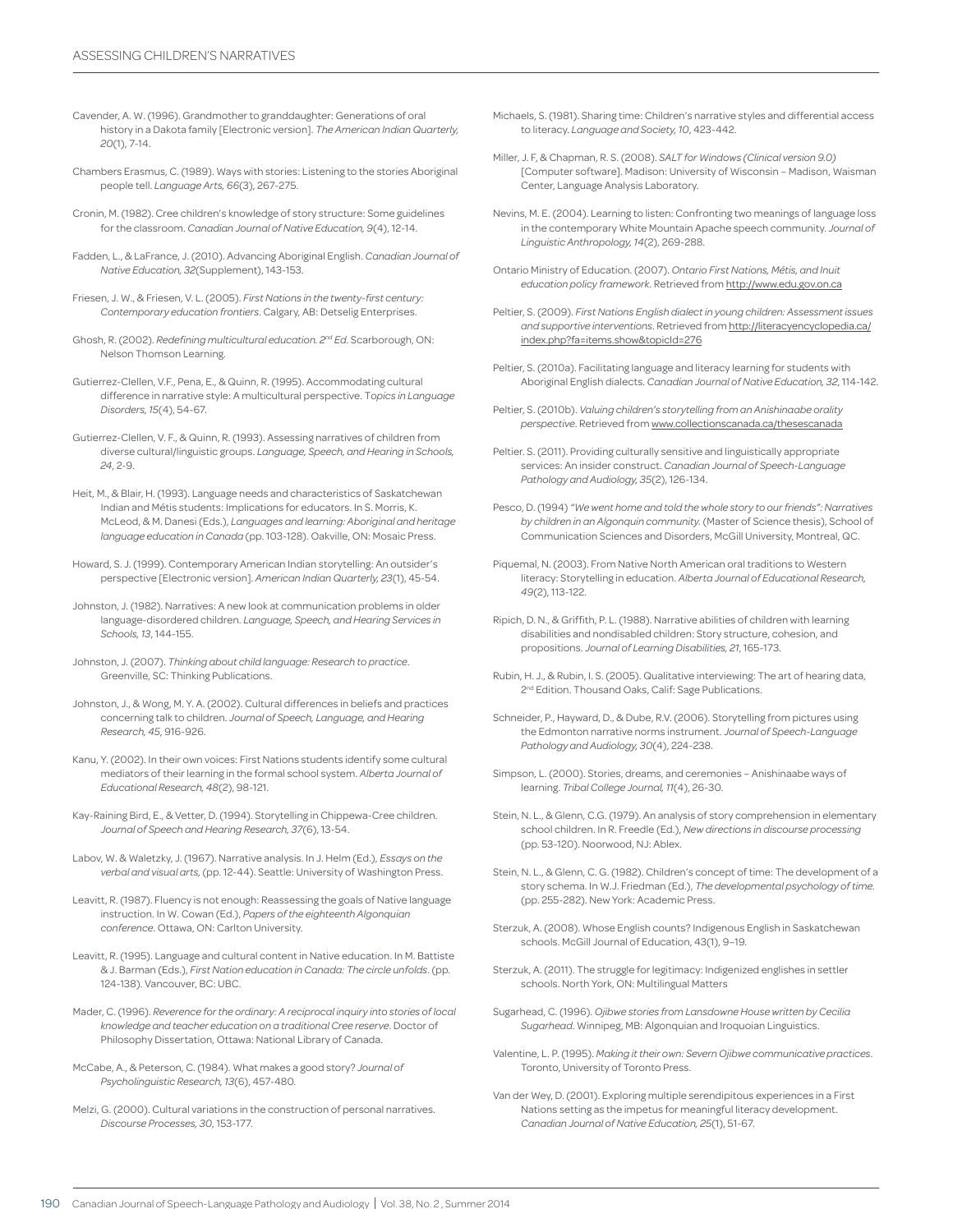#### Acknowledgements

I am thankful to the children of Nipissing First Nation who openly shared about their life experiences and recounted family stories. Also I want to say, "Miigwech, parents for your trust and support in the process". The stories are beautiful and it is such a special gift to be able to see the world through the eyes of a child once again.

To the Elders who demonstrated the kind and thoughtful ways of Anishinaabe people, I say "Miigwech for engaging with me on this journey of relationship-building and learning". I was honoured to see how each of you portray a balance of humility and courage, an awesome blending and expression of wisdom developed along life's journey.

I also want to thank my husband, Stan Peltier for his role as Anishinaabemowin-English translator at the Elders' panel gatherings. I gratefully acknowledge the guidance and support from my friends and academic mentors Dr. Jessica Ball and Dr. Judith Johnston. Also, to Dr. Alice Eriks-Brophy and Journal article reviewers, I appreciate your assistance with getting this manuscript to print.

#### End Notes

1 Anishinaabe and its plural form Anishinaabek refer to the Ojibway and Algonquin people, while Anishnaabemowin refers to their Aboriginal languages and dialects.

#### Authors' Note

Correspondence concerning this article should be addressed to Sharla Peltier, Speech-Language Pathologist, Rainbow District School Board, 69 Young Street, Sudbury ON P3E 3G5 CANADA. Email: sharlapeltier1@gmail.com.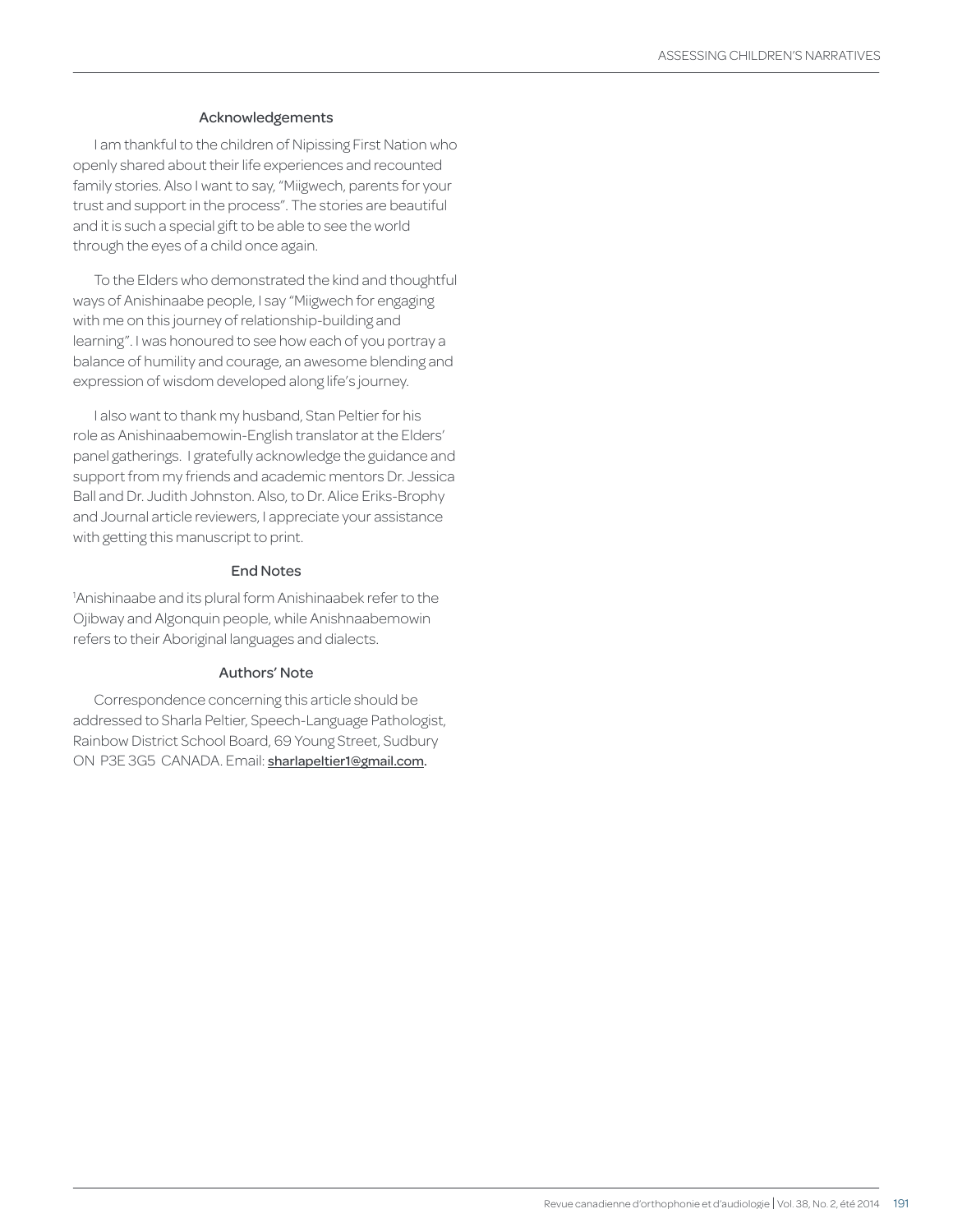## APPENDIX A

| <b>Elders' comments</b>                                                                                                                                                                                                                                                                                                                                                                                                                                                                                                                                                                                                                                                                                                  | <b>Elder Code description</b>                                                                                                | Code<br><b>Number</b> |
|--------------------------------------------------------------------------------------------------------------------------------------------------------------------------------------------------------------------------------------------------------------------------------------------------------------------------------------------------------------------------------------------------------------------------------------------------------------------------------------------------------------------------------------------------------------------------------------------------------------------------------------------------------------------------------------------------------------------------|------------------------------------------------------------------------------------------------------------------------------|-----------------------|
| Sounded smooth, no interruptions or pauses, nice flow. The way<br>they told the story right through. It just flowed without hesitation.<br>Was a fast story. Did he take a breath when he was telling<br>that story?                                                                                                                                                                                                                                                                                                                                                                                                                                                                                                     | Flow of events and ideas<br>without interruption                                                                             | 1                     |
| It was quite humorous. The ending was funny. She thought it was<br>funny about going to the dressing room and listening to that RAP<br>music. It was a funny story because her friend was trying to skate<br>and she kept having these incidents. She fell down and couldn't<br>get up. She went over the boards and thought it was funny after<br>awhile and did it again. She tried to redo her mistake. It is funny<br>because he gave it (uncle's gift) away before it was wrapped.<br>It was like the other story. The surprise was spoiled. She talked<br>about her father spoiling the surprise and when her mom told her,<br>she just said, "Oh." The cat died from too many hairballs-that's<br>what he thinks! | Humour Or Amusement.                                                                                                         | $\mathfrak{C}$        |
| We can picture it. He described the things he was doing. The way<br>he described his mother walked sideways so she wouldn't get<br>poison ivy. They all seem to have a vivid memory. They are very<br>descriptive about the circumstances of the story. It stayed in<br>their mind. Descriptions of where she was and what they were<br>doing. It kept it interesting. Hot day with nice, cold water.                                                                                                                                                                                                                                                                                                                    | Use of descriptive language by<br>the narrator to create a vivid<br>picture                                                  | 3                     |
| It was quite the adventure. Everybody was excited about going on<br>the trip. Sounded like it was the first time she went to the city, and<br>she was excited.                                                                                                                                                                                                                                                                                                                                                                                                                                                                                                                                                           | A sense of adventure and<br>excitement                                                                                       | $\overline{4}$        |
| He was afraid. They were excited to go to the party. His mother<br>gets really sad when he loses his animals when they die on him. It<br>had a happy ending for the bunny but sad for the boy because he<br>had to give it up. Too bad the rabbit got away. Was quite a shock<br>and surprise.                                                                                                                                                                                                                                                                                                                                                                                                                           | Statements or expression of<br>emotion and feelings                                                                          | 5                     |
| He knew enough to stay in the car. He seems to be a thoughtful<br>young man. He's thinking about "If we didn't drive our friend<br>home, we would have got in the accident." He explains the names<br>of his animals their Ojibway names, and that's how he learns his<br>Ojibway too. "Zii zii" means sugar. The cat died from too many<br>hairballs-that's what he thinks! Was a story from way back. She<br>hesitated for awhile until it come to her.                                                                                                                                                                                                                                                                | "Ways of thinking" - Listener's<br>insight into the story-teller's<br>thinking process, listener's<br>inquiry and reflection | 6                     |
| Interesting. There's something happening and you expect<br>something else.                                                                                                                                                                                                                                                                                                                                                                                                                                                                                                                                                                                                                                               | Attention-grabbing or<br>unexpected events                                                                                   | 7                     |
| He remembered he ate the candies. Popcorn. The treat at the<br>end. Hot dogs!                                                                                                                                                                                                                                                                                                                                                                                                                                                                                                                                                                                                                                            | Mention of a savoured treat                                                                                                  | 8                     |